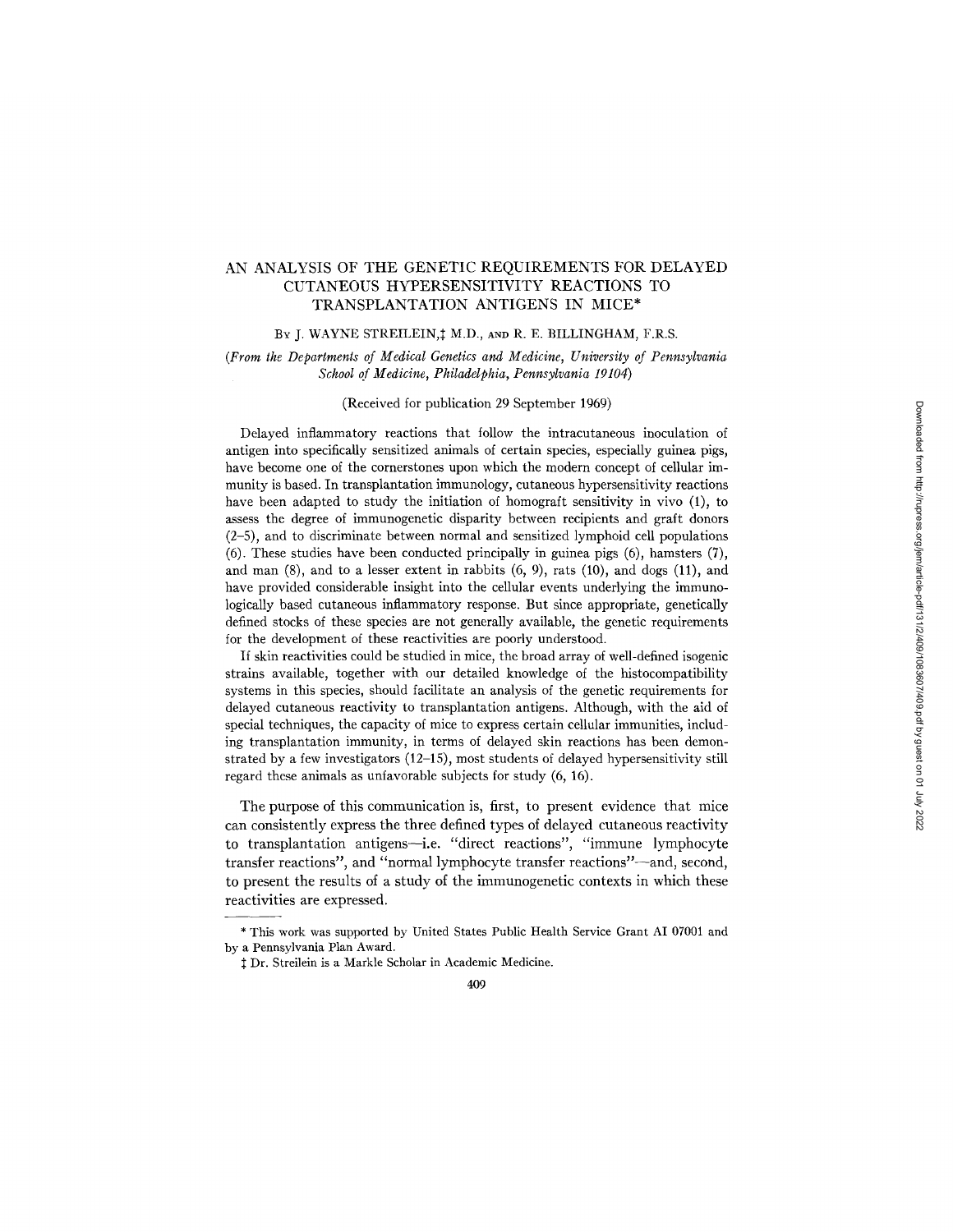#### *Materials and Methods*

*Experimental Animals.--Mice* of the following isogenic strains were obtained from the Jackson Laboratory, Bar Harbor, Maine: A/J, CBA/J, C3H/J, BALB/c/J, C57BL/6J, and DBA/2J. Where required, the F<sub>1</sub> and R<sub>2</sub> progeny were obtained from appropriate matings set up in our animal colony. Adult animals, 2-4 months of age, were used throughout.

*Lymph node cell* suspensions were prepared in Hanks' balanced salt solution, according to the procedure of Billingham and Silvers (17).

*Skin Testing and Scoring of Reactions.*—Prospective subjects for skin testing were anesthetized with chloral hydrate administered intraperitoneally; their dorsal skin was closely clipped and then depilated with Nair (Carter Products, New York). Test inocula, which comprised  $10 \times 10^6$  lymph node cells in a standard volume of 0.03 ml, were injected into the dermis via No. 30 gauge hypodermic needles. Each host received three or four injections distributed over the prepared area. With the exception of experiments carried out in  $R_2$  animals (see below), all of the animals in a panel to be skin tested were of the same *sex,* usually male. Lymph node cell donors were exclusively male.

The intensities of cutaneous reactions incited were assessed at 24 hourly intervals, according to the following arbitrary scale:  $0$ , no response;  $1+$ , barely perceptible swelling at the site; 2+, swelling, 3-4 mm in diameter, site soft to palpation; 3+, swelling 5 mm or more in diameter, and firm; 4+, large reaction with indurated core. The scores recorded in the various tables are the means of at least three independent replicate tests on a single animal. In general, the various reactions developed their peak intensities by 48 hr though a few peaked at 24 hr.

*Skin grafting* was performed and the survival times of the homografts assessed according to standard procedures described by Billingham and Silvers (18). All the skin tests were performed and scored by Dr. Streilein independently. To avoid bias, as far as possible, not until all the data for a particular experiment were complete were they compared and evaluated.

*Hemagglutination.*--In the C3H and DBA/2 combination, the  $H-2^d$  allele was identified serologically by use of specific isoantibody in the dextran-human serum test of Gorer and Mikulska (19).

*Ilemolytic complement* determinations were made using sheep erythrocytes coated with complete rabbit anti-sheep erythrocyte antibody. Fresh serum from A strain mice was added, followed by the addition of the test serum. Since serum from A mice provides all components of the complement system, except C5 (20), any hemolysis resulting from this incubation was taken to mean that the test serum contained significant levels of C5.

### *Types of Delayed Cutaneous Reactions Used to Study Transplantation Immunity*

*The Direct Reaction.*—This is analogous to the classic tuberculin reaction. A host specifically sensitized against the transplantation antigens of a given donor strain, usually by means of a skin homograft, is challenged intradermally with the same antigens in the form of living cells (usually lymphoid cells or leukocytes, for the sake of convenience) or an extract prepared therefrom. Sensitivity on the part of the host is revealed by the development of an inflammatory lesion at the inoculation sites within 24-48 hr.

*The Immune Lymphocyte Transfer Reaction.--Although* similar in appearance to the direct reaction, the immune lymphocyte transfer reaction differs from it by virtue of the direction of the immunological attack involved. In this case, lymphoid cells from a specifically sensitized donor are injected intradermally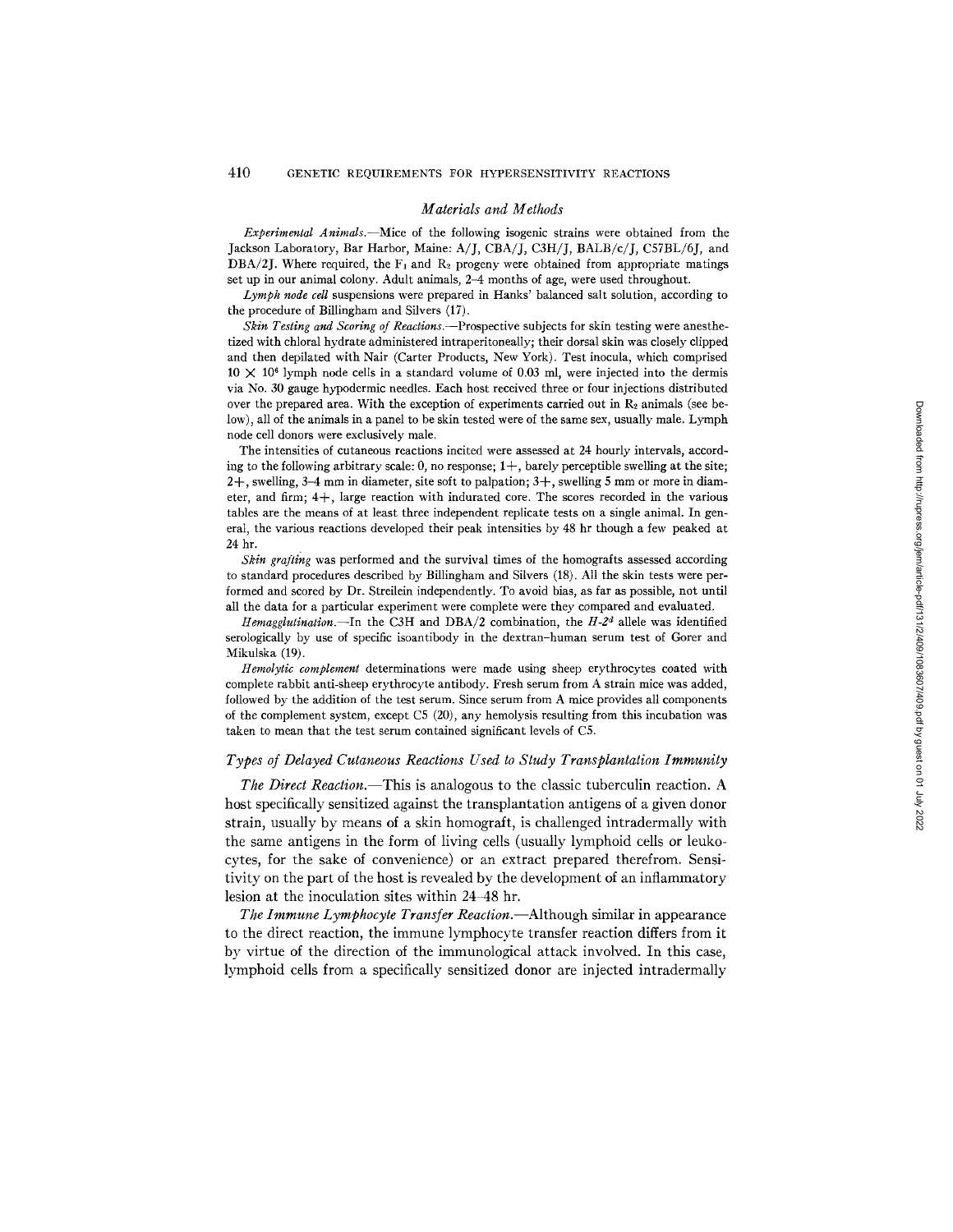into the skin of a normal recipient against whose transplantation antigens this sensitivity is directed. In this fashion, local adoptive transfers of the immune state are affected, the reactions themselves being local graft-vs.-host responses on the part of the injected, sensitized lymphoid cells.

*The Normal Lymphocyte Transfer Reaction.--This* type of reaction takes place when suspensions of immunologically competent lymphoid cells derived from normal, unsensitized donors are injected into the skins of normal homologous hosts. Within 24 hr, a cutaneous inflammatory reaction generally develops, attains its maximum intensity between 48 and 72 hr, and then fades, occasionally to be followed by a recrudescence of reactivity after the fifth day. Analyses have revealed that these reactions are initiated by local graft-vs.-host activity on the part of immunologically competent donor cells directed against alien cellular transplantation antigens, which confront them in the host's skin. However, normal homologous hosts, which are immunologically competent, are capable of recognizing the foreign antigens of the putative attacking cells and make their own cellular contribution to the escalating cutaneous fray, converting it from a one-way reaction into a two-way reaction. Pure one-way normal lymphocyte transfer reactions can easily be obtained by experimental artifice, e.g. by irradiating normal homologous hosts, or by employing appropriate genetically tolerant F1 hybrid animals as hosts.

Scoring of cutaneous reactions has been carried out in guinea pigs by measuring the diameters of both erythema and induration, and these values have been fitted to an arbitrary scale of  $0-4+$  units. In hamsters and rats, erythema only fitfully reflects the intensity of the cutaneous response, so that the investigator has to rely principally upon the more subjective criteria afforded by the degree of edema and induration present in the lesions, also expressed on a  $0-4+$  scale.

#### EXPERIMENTS AND RESULTS

A series of pilot experiments were conducted at the outset to determine whether mice could display delayed cutaneous hypersensitivity reactions to transplantation antigens under any circumstances and, if so, to describe the gross appearance and time course of these lesions. Mice of the A strain served as hosts for cutaneous inocula containing 10 million specifically immune lymphoid cells derived from CBA strain donors which had previously rejected A strain skin (see Fig. 1). Within 8-12 hr of inoculation, edema appeared locally, and by 24 hr impressive inflammatory reactions had developed. At this time, the lesions were quite firm on palpation, the induration measuring 4-5 mm in diameter. In the 10 hosts that made up the test panel, erythema rarely accompanied the cutaneous reactions, and so a scoring system was adopted in which only the degrees of induration and edema were taken into account. Between 24 and 48 hr the reactions remained intense and unchanged,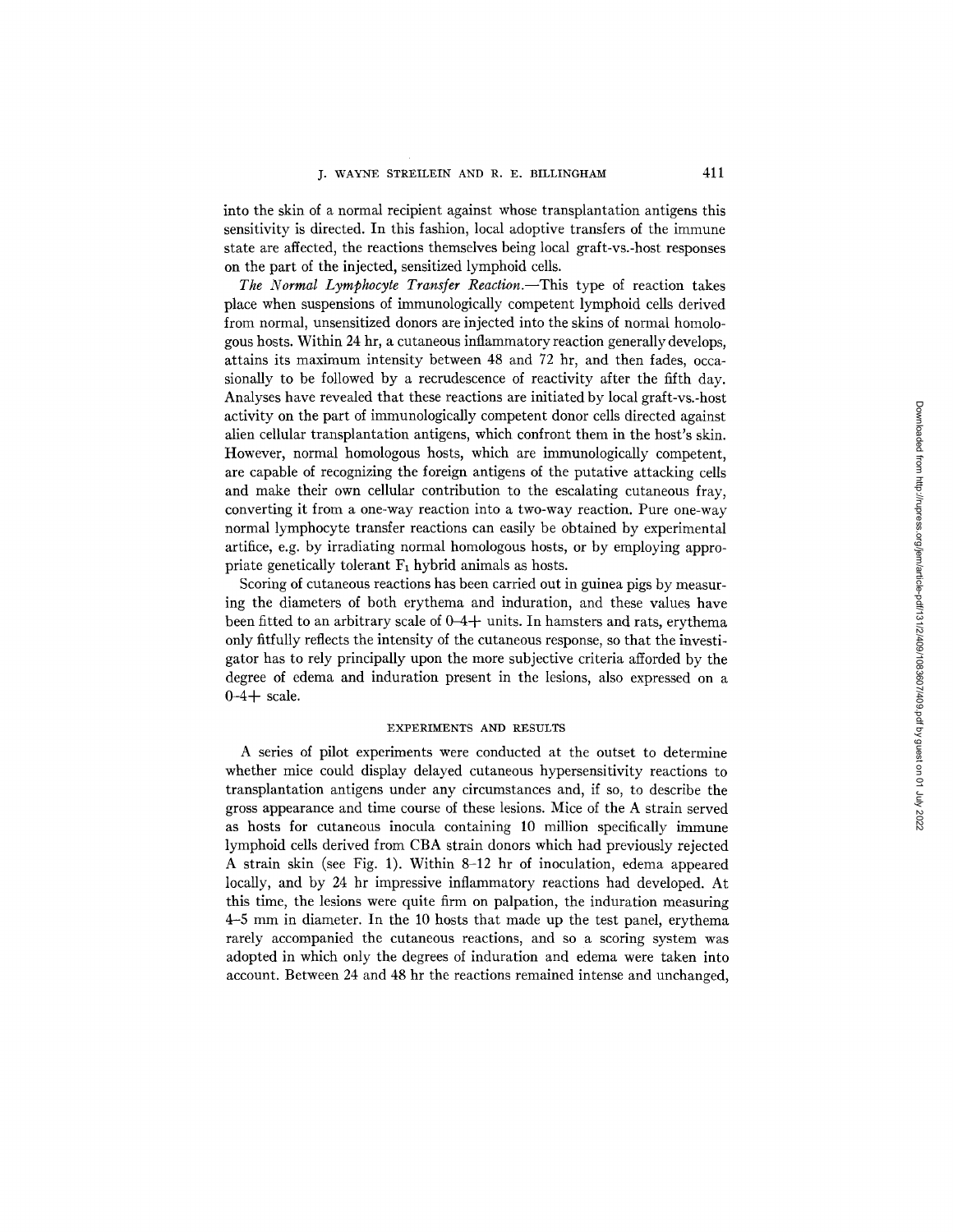but by 72 hr the inflammation had subsided considerably, leaving very little substantive reaction at 96 hr.

Reduction of dosage of immune CBA cells inoculated into A strain hosts, from 10 to 5 million per inoculum, resulted in a diminution of the intensities of the immune lymphocyte transfer reactions incited. At the  $10 \times 10^6$  cell dose level, control inoculations of CBA anti-A cells into CBA hosts, and of



Fro. 1. Immune lymphocyte transfer reactions in A strain hosts inoculated with lymph node cells from specifically sensitized CBA strain donors. Inocula contained  $10 \times 10^6$  CBA lymph node cells/0.03 ml. Each point represents the mean score of three skin reactions per host.

A lymphoid cells into A hosts, uniformly failed to incite inflammatory reactions of any significance. However, increasing the dosage of cells per inoculum, from 10 to 20 or 40 million cells, frequently did result in the appearance of rather intense nonspecific reactions.

These preliminary observations indicated that significant and readily observable delayed cutaneous hypersensitivity reactions can be procured with the CBA-A murine strain combination, and encouraged the extension of the study to other strain combinations and to other types of reactivities.

*The Normal Lymphocyte Transfer Reaction.--The* capacity of lymph node cell suspensions to incite NLT<sup>1</sup> reactions in a variety of genetically different

*<sup>1</sup> Abbreviations used in paper:* ILT, immune lymphocyte transfer; MST, median survival time; NLT, normal lymphocyte transfer.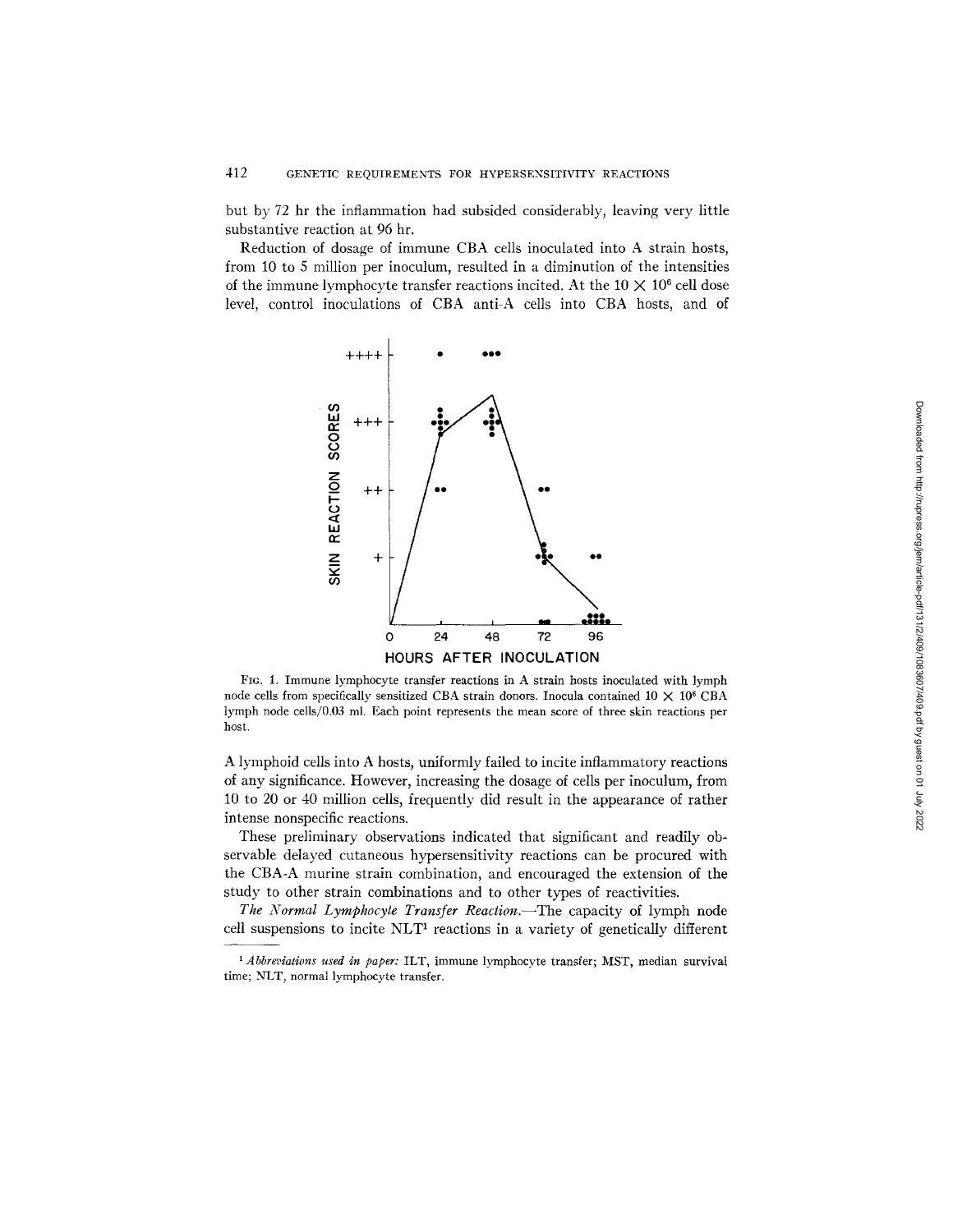donor-host combinations was studied. Each host was challenged at three or four different sites with a standard inoculum of  $10 \times 10^6$  donor cells dispensed in 0.03 ml as before. The mean peak reaction scores listed for each donor-host combination represent observations on more than 30 individual test sites distributed on at least 10 different hosts. The range of histoincompatibilities involved included differences at many loci, exclusive or inclusive of the important  $H-2$  locus, and the trivial difference afforded by the Y-linked  $(H-Y)$ factor in C57 mice.

The findings summarized in Table I indicate that NLT reactions develop (i.e. attain  $1+$  or greater intensity) only where donor and host differ at the *H-2* locus in addition to other "minor" loci. Even in the CBA and C3H combi-

| Donor          | $H-2$<br>geno-<br>type | Host                     | $H-2$<br>geno-<br>type | No. of<br>animals<br>tested |                 |                | Distribution<br>of mean peak<br>reaction scores* |                |                | Cumu-<br>lative<br>mean<br>peak |
|----------------|------------------------|--------------------------|------------------------|-----------------------------|-----------------|----------------|--------------------------------------------------|----------------|----------------|---------------------------------|
|                |                        |                          |                        |                             | $\ddagger$      | 치              | $\frac{1}{2}$                                    | $\pm$          | $\bullet$      | reaction<br>score               |
| BALB/c         | d/d                    | C3H                      | k/k                    | 20                          |                 | $\overline{2}$ | 71                                               | 8              | $\overline{2}$ | $1.6+$                          |
| C3H            | k/k                    | BALB/c                   | d/d                    | 13                          |                 | 2              | 41                                               | $\mathsf{S}$   | 1              | $1.6+$                          |
| BALB/c         | d/d                    | $(BALB/c \times C3H)F_1$ | d/k                    | 14                          | 1               | $\bf{0}$       | 2                                                | 8              | 3              | $1.1 +$                         |
| C3H            | k/k                    | $(BALB/c \times C3H)F_1$ | d/k                    | 12                          | $\overline{0}$  | $\Omega$       | $\Omega$                                         |                | 2 10           | $0.1 +$                         |
| <b>CBA</b>     | k/k                    | A                        | a/a                    | 15                          | $\vert 0 \vert$ | 01             | 61                                               |                | $\overline{2}$ | $1.3+$                          |
| A              | a/a                    | CBA                      | k/k                    | 13                          | $\bf{0}$        | $\Omega$       | $\bf{0}$                                         |                | 0 13           | $0.0 +$                         |
| A              | a/a                    | C3H                      | k/k                    | 12                          | $\bf{0}$        | $\Omega$       | $\Omega$                                         |                | 0 12           | $0.0 +$                         |
| C3H            | k/k                    | A                        | a/a                    | 11                          | $\overline{0}$  |                | 2                                                |                |                | $1.3+$                          |
| <b>CBA</b>     | k/k                    | C3H                      | k/k                    | 12                          | $\vert 0 \vert$ | $\Omega$       | 0                                                | $\overline{3}$ | 9              | $0.2 +$                         |
| C3H            | k/k                    | <b>CBA</b>               | k/k                    | 11                          | $\overline{0}$  | $\Omega$       | Ωl                                               |                | 1 10           | $0.1 +$                         |
| C3H            | k/k                    | $(C3H \times CBA)F_1$    | k/k                    | 8                           | $\overline{0}$  | $\overline{0}$ | $\Omega$                                         | $\Omega$       | 81             | $0.0 +$                         |
| C57BL/6 female |                        | C57BL/6 male             |                        | 10                          | $\overline{0}$  | $\Omega$       | $\Omega$                                         |                | 0 10           | $0.0 +$                         |

TABLE I

*Normal Lymphocyte Transfer Reactions Incited by Intracutaneous Inocul, of 10 X 10 s Homologous Lymph Node Cells* 

\* Mean peak reaction scores were obtained by averaging the maximum scores of the three individual skin reactions per animal.

nation, where the additive effects of several non- $H-2$  incompatibilities bring about the rejection of exchanged skin homografts in about 15 days, normal lymphocyte transfer reactions failed to materialize. Indeed, significant cutaneous reactions did not always occur even when the strains being tested did differ at the *H-2* locus. C3H lymphoid cells regularly incited positive reactions when injected into A strain skin, but in the reciprocal, A strain cells were quite ineffectual. A possible hint toward explaining this discrepancy is afforded by the fact that the  $H-2<sup>a</sup>$  allele of the A mouse determines a wide array of antigenic specificities, eight of which are alien to C3H mice, whereas, with the exception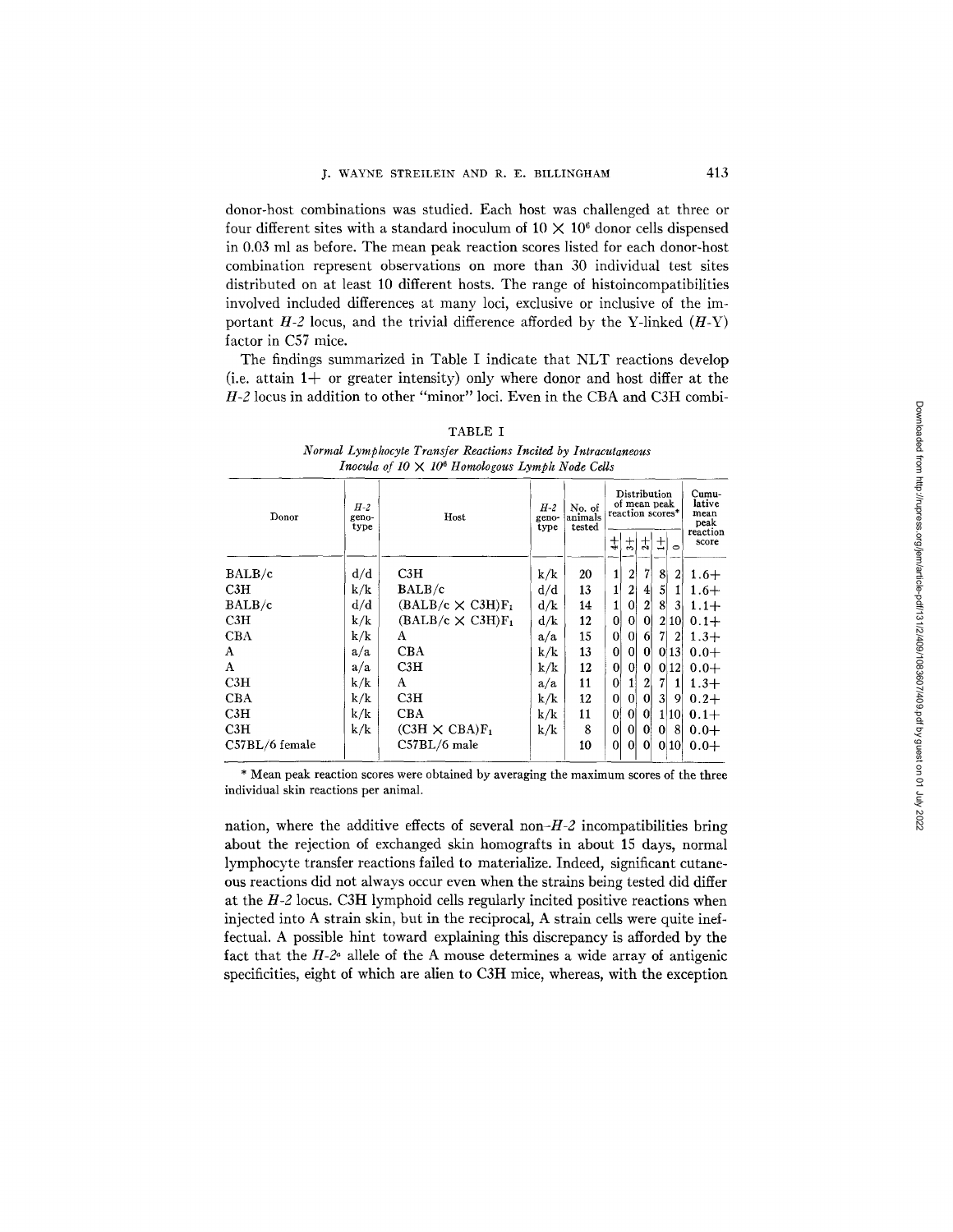of a single relatively weak specificity (No. 32), all the antigenic specificities determined by the  $H-2^k$  allele of C3H mice are also determined by the  $H-2^a$ allele (21).

With the BALB/c and C3H combination, NLT reactions took place with both donor-host combinations. However, when genetically tolerant (C3H  $\times$  $BALB/c$ )  $F<sub>1</sub>$  hybrid hosts were employed, reactivity was incited by inocula of BALB/c origin, but not by inocula from the C3H strain. Whether or not this observation has as its theoretical basis the hemagglutinogenic differences between these strains at the *H-2* locus is uncertain.

| - 1 m i | D |  |
|---------|---|--|
|---------|---|--|

*Direct Reactions Incited by Intracutaneous [nocula of 10 X 106 Homologous Lymph Node Cells into Specifically Sensitized ttosts* 

| Donor                 | Host         | No. of<br>ani- |          |          |         | Distribution of mean<br>peak reaction scores* |          | Cumu-<br>lative<br>mean   |
|-----------------------|--------------|----------------|----------|----------|---------|-----------------------------------------------|----------|---------------------------|
|                       |              | mals<br>tested | $4+$     | $3+$     | $^{2+}$ | $1+$                                          | 0        | peak<br>reaction<br>score |
| Α                     | CBA anti-A   | 6              | 0        | $\Omega$ | 4       | 2                                             | $\Omega$ | $1.7 +$                   |
| <b>CBA</b>            | A anti-CBA   | 8              | 0        | 0        | 2       | 2                                             | 4        | $0.7 +$                   |
| C3H                   | A anti-C3H   | 9              | $\Omega$ | 0        |         | 4                                             | 4        | $0.7 +$                   |
| C3H                   | CBA anti-C3H |                | 0        | $\Omega$ | 3       | 3                                             |          | $1.2 +$                   |
| $(C3H \times CBA)F_1$ | CBA anti-C3H | 8              | $\bf{0}$ | $\Omega$ | 2       | 4                                             | 2        | $1.0 +$                   |
| $(C3H \times CBA)F_1$ | C3H anti-CBA | 8              | 0        |          | 2       | 3                                             | 2        | 1.2                       |
|                       |              |                |          |          |         |                                               |          |                           |

\* Mean peak reaction scores were obtained by averaging the maximum scores of the three individual skin reactions per animal.

These fndings suggest that an essential prerequisite for the development of an NLT reaction is a difference between donor and host with respect to more than one of the specificities determined by the  $H-2$  locus. Where  $F_1$  hybrid hosts are employed, NLT reactions only appear when the inoculated cells are confronted by alien  $H-2$  specificities of the "strong" or hemagglutinogen type. Of possible relevance here is the fact that  $F_1$  cells appear to be inferior to parental cells with respect to their capacity to incite transplantation immunity, possibly because fewer determinants are expressed on their plasma membranes (22).

*The Direct Reaction.--Several* strain combinations were utilized to determine whether mice could display direct reactions as an expression of extant transplantation immunity. As the results in Table II indicate, although positive cutaneous responses followed the injection of lymphoid cells bearing antigens to which the murine hosts were sensitive, the lesions were unimpressive. Indeed, even when donor and host differed at the *H-2* locus, the intensity of the reaction never exceeded  $2+$ . This finding places the mouse at variance with the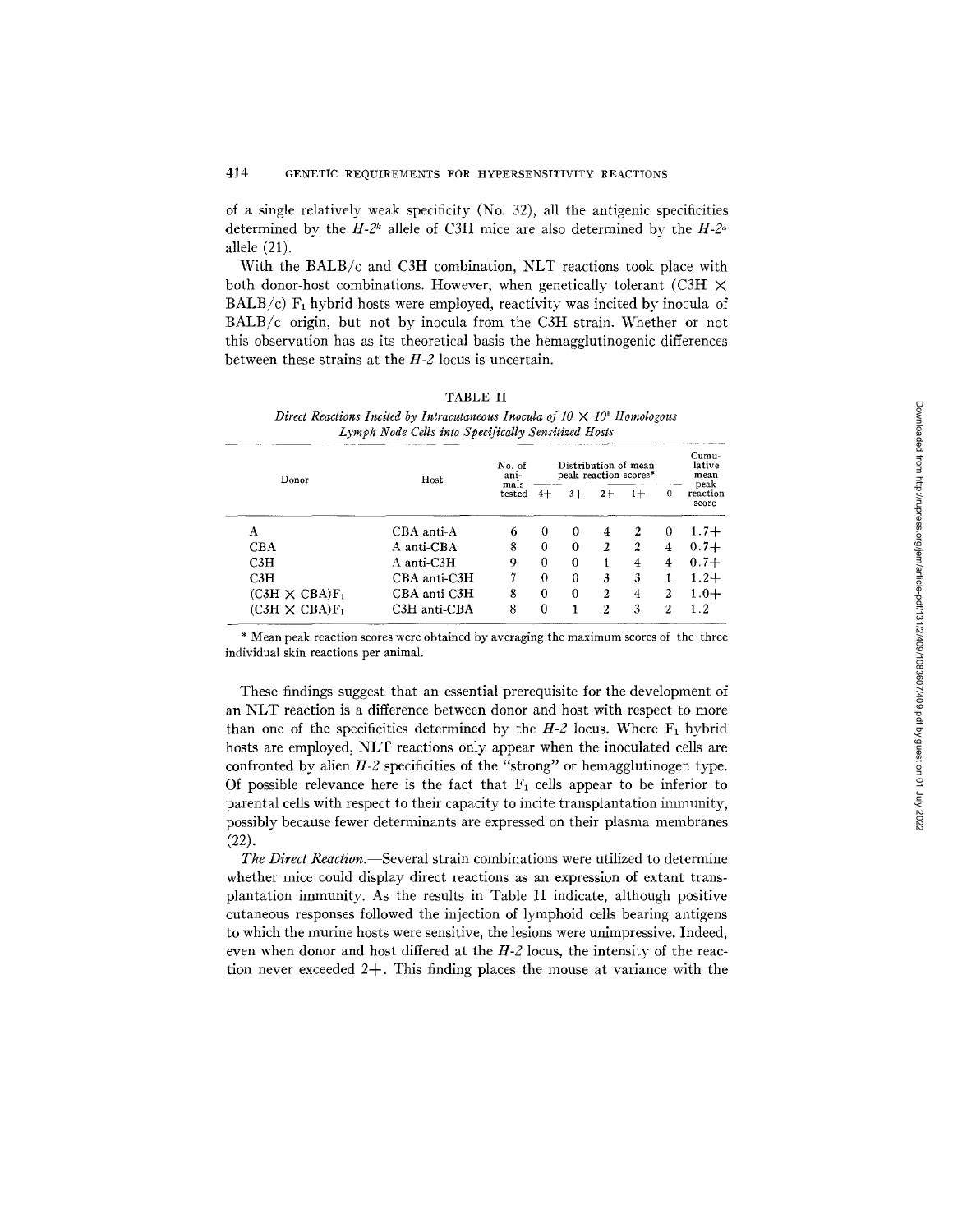guinea pig and hamster, but is quite consistent with experience in the rat, dog, and rabbit, species in which the direct reaction has been described as attenuated. The explanation for this observation may rest with unsuspected immunogenetic considerations, or with isoantibodies to transplantation antigens which may influence the characteristics of the direct reaction. These possibilities are now under investigation.

*The Immune Lymphocyte Transfer Reaction.--In* the experiments now to be described, lymphocytes from *presensitized* donors were transferred intracutaneously into normal hosts, using donor-host combinations representing minor

TABLE III

*Immune Lymphocyte Transfer Reactions Incited by Intracutaneous Inocula of*  $10 \times 10^8$  *Lymph Node Cells from Donors Presensitized against Tissue Antigens of the Host Strain* 

| Donor                        | Host                     | No. of<br>animals | Distribution of mean<br>peak reaction scores* | Cumu-<br>lative<br>mean<br>peak |                |              |    |                   |
|------------------------------|--------------------------|-------------------|-----------------------------------------------|---------------------------------|----------------|--------------|----|-------------------|
|                              |                          | tested            | $4+$<br>$3+$                                  |                                 | $2+$           | $1+$         | 0  | reaction<br>score |
| BALB/c anti-C3H              | C3H                      | 13                | 6                                             | 3                               | 2              | 2            | 0  | $3.0+$            |
| C3H anti-BALB/c              | BALB/c                   | 9                 | 5                                             | $\mathbf{1}$                    | 1              | $\mathbf{2}$ | 0  | $3.0+$            |
| BALB/c anti-C3H              | $(BALB/c \times C3H)F_1$ | 7                 | 1                                             | 3                               | 1              | 1            | 1. | $2.3+$            |
| $C3H$ anti-BALB/c            | $(BALB/c \times C3H)F_1$ | 9                 | $\Omega$                                      | 1                               | 6              | 1            | 1. | $1.8 +$           |
| CBA anti-A                   | A                        | 10                | 1                                             | 7                               | $\mathbf{2}$   | $\Omega$     | 0  | $2.9+$            |
| A anti-CBA                   | <b>CBA</b>               | 9                 | $\overline{2}$                                | 3                               | $\mathbf{2}$   | 1            | 0  | $2.4+$            |
| A anti-C57BL/6               | $(A \times C57BL/6)F_1$  | 11                | 2                                             | 5                               | 3              | 1            | 0  | $2.8 +$           |
| $C3H$ anti-DBA/2             | $(C3H \times DBA/2)F_1$  | 11                | 4                                             | 3                               | 3              | 0            | 0  | $2.9+$            |
| C3H anti-CBA                 | $(C3H \times CBA)F_1$    | 6                 | $\Omega$                                      | $\Omega$                        | $\overline{2}$ | 3            |    | $1.1 +$           |
| CBA anti-C3H                 | C3H                      | 6                 | $\bf{0}$                                      | $\mathbf{1}$                    | $\mathbf{2}$   | $\mathbf{2}$ | 1  | $1.5+$            |
| C57BL/6 female anti-<br>male | $C57BL/6$ male           | 12                | 0                                             | $\Omega$                        | 5              | 4            | 3  | $1.2 +$           |

\* Mean peak reaction scores were obtained by averaging the maximum scores of the three individual skin reactions per animal.

to major degrees of histoincompatibility.  $F_1$  hybrid hosts were used in some experiments to ensure that only one-way reactions--i.e. donor against host-could take place. As the results summarized in Table III show, reactivity was incited by the cellular inocula in every combination tested, including the injection of C57BL/6 female node cells into isogenic males, where only the weak Y antigen is involved. As one might have anticipated, the intensities of ILT reactions were greater than those of NLT reactions with the same donor-host combinations. Furthermore, it will be noted that strong ILT reactions developed in some genetic contexts where no perceptible NLT reactions were incited.

These findings suggest that if the method of donor sensitization remains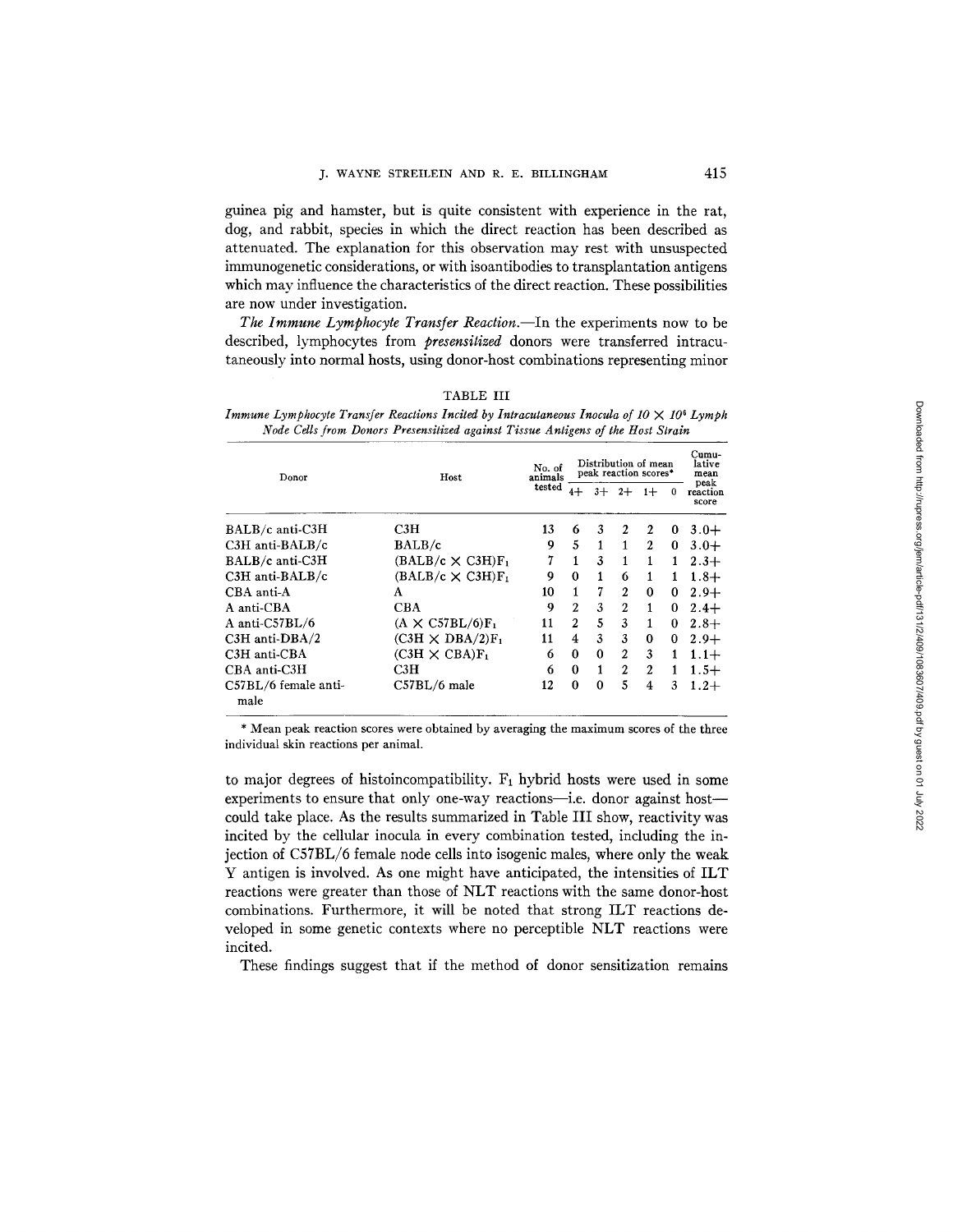constant, the intensity of an ILT reaction is determined not only by the state of host reactivity or immunological state (i.e., normal or tolerant), but also by the degree of immunogenetic disparity between the host and the donor of the immune node cells.

*Comparison of Intensities of ILT Reactions with Skin. Graft Survival Times.-*  Series of tests using different donor-host inbred strain combinations do not afford a satisfactory means of determining the extent to which the intensity of an ILT reaction is a valid expression of the degree of histoincompatibility between host and lymphoid cell donor. So far as experimental animals are concerned the conventional and most exacting procedure for comparing immunogenetic histocompatibility barriers entails determination of the survival times of skin homografts. Short survival times are indicative of greater degrees of incompatibility than longer survival times.

Accordingly, an experimental design was employed which enabled the survival times of skin homografts to be compared with ILT reactions scored as independent measures of the *same* degree of histoincompatibility. Genetically heterogeneous populations of mice were produced by back-crossing  $(P_1 \times P_2)F_1$ hybrids with one of their parental strains, say P<sub>1</sub>. Such animals will express all the transplantation antigens of *this* parent, and a variable number of the transplantation antigens of the other parental strain, P<sub>2</sub>, as dictated by the law of independent assortment. The immunogenetic disparities to be measured would be those existing between host animals of the isogenic  $P_1$  strain and animals of the segregating  $R_2$  population. The mean survival time, in days, of two skin grafts surgically removed from each  $R_2$  mouse and transplanted to two normal parental strain  $(P_1)$  recipients<sup>2</sup> provided the conventional indication of the degree of histoincompatibility involved.  $1-2$  wk later, each  $R_2$  animal was inoculated intradermally with lymphoid cells from P1 donors specifically sensitized by means of skin homografts against the full spectrum of  $P_2$  alien antigens. The intensity of the resultant immune lymphocyte transfer reaction was then scored.

In the first experiment carried out,  $(CBA \times A)F_1$  hybrids were mated with A strain animals to produce back-cross mice assorting only for the CBA antigens. 2 wk after skin had been grafted from each  $R_2$  to a pair of normal A strain hosts, these donors were challenged intradermally at three different sites, with 10 million A anti-CBA lymph node cells. The results of this experiment (Table IV) reveal *no* correlation between the skin graft survival times and the corresponding ILT reaction scores! During the course of the experiment it was noted that 6 of the 20 animals showed erythematous reactions, while the re-

<sup>2</sup> Two parental strain recipients were tested rather than one, partly as a protection against the death of an animal, and partly to see whether there was any significant variation in the survival times of the grafts.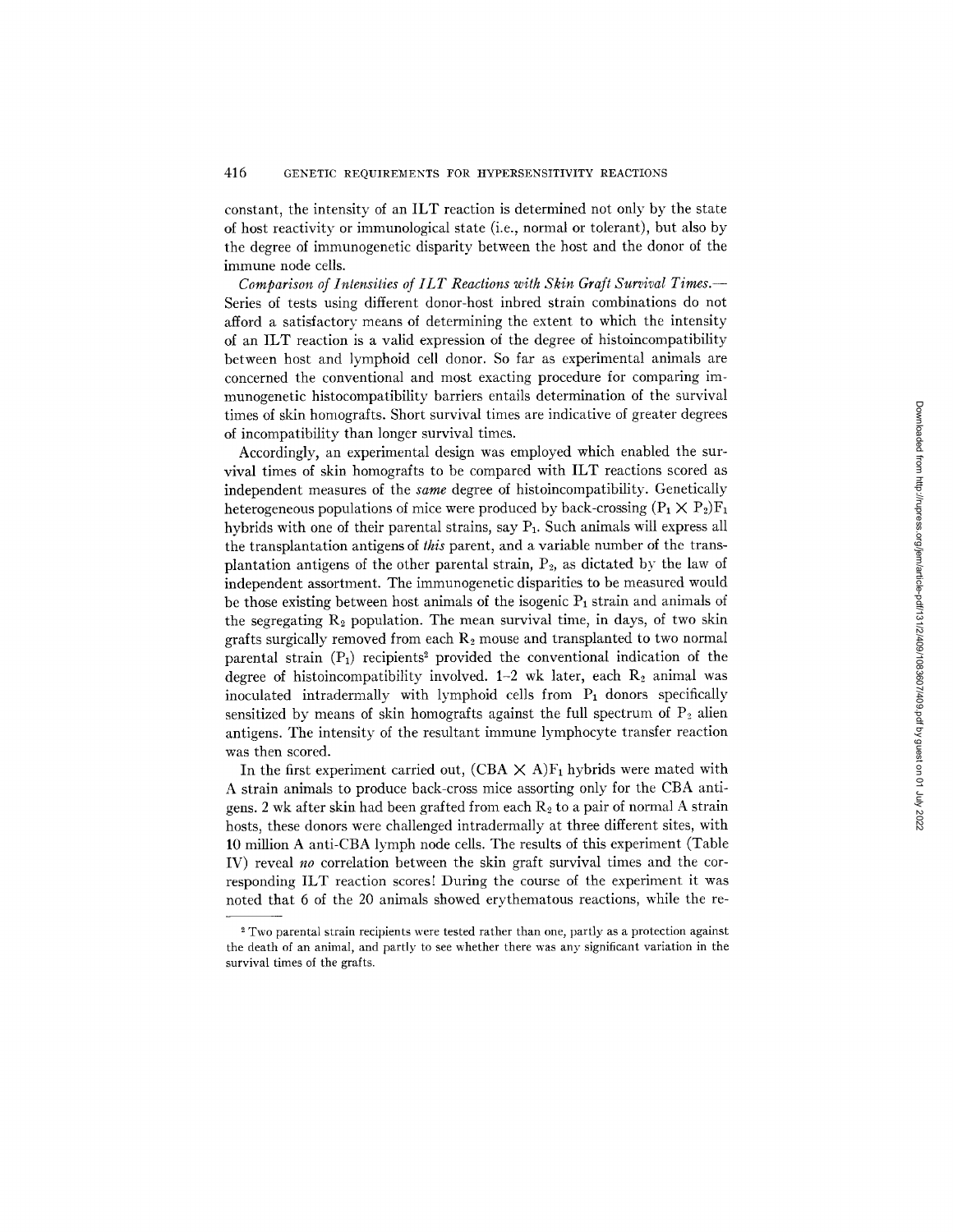sponses of the remainder were devoid of an erythematous component. One hypothesis advanced to account for this interesting but baffling observation was based upon the knowledge that the fifth component of complement is genetically absent from A strain mice, but present in CBA mice (20). It was postulated that the development of erythema at a skin test site might depend upon complement activity, and since the C5 allele would assort independently from most histocompatibility genes in this strain combination, it would be

| т. |
|----|
|----|

*Comparison of Immune Lymphocyte Transfer Reaction Scores and Skin Homograft Survival Times for*  $(A \times (A \times CBA)F_1)R_2$  *Mice* 

|                      | Survival times of R <sub>2</sub> skin<br>grafts on A strain hosts |      |      |      | Immune lymphocyte transfer reactions incited by A anti-CBA lymph node cells in $R_2$ animals: distribution of mean peak reaction scores* |          |
|----------------------|-------------------------------------------------------------------|------|------|------|------------------------------------------------------------------------------------------------------------------------------------------|----------|
| Graft<br>observation | No. of grafts<br>rejected per day                                 | $4+$ | $3+$ | $2+$ | $1+$                                                                                                                                     | $\bf{0}$ |
| days                 |                                                                   |      |      |      |                                                                                                                                          |          |
| 11                   |                                                                   |      |      |      |                                                                                                                                          |          |
| 12                   |                                                                   |      |      |      |                                                                                                                                          |          |
| 13                   |                                                                   |      | 1111 |      |                                                                                                                                          |          |
| 14                   | 5                                                                 |      | 111  |      |                                                                                                                                          |          |
| 15                   | 9                                                                 |      | 111  | 1111 |                                                                                                                                          |          |
| 16                   | 6                                                                 |      |      |      | 111                                                                                                                                      | 11       |
| 17                   | 3                                                                 |      |      |      | 11                                                                                                                                       |          |
| 18                   | 2                                                                 |      |      |      |                                                                                                                                          |          |
| 19                   | 3                                                                 |      |      |      |                                                                                                                                          | 111      |
| 20                   |                                                                   |      |      |      |                                                                                                                                          |          |
| 21                   | 3                                                                 |      | 11   |      | 1                                                                                                                                        |          |
| 22                   |                                                                   |      |      |      |                                                                                                                                          |          |
| 23                   |                                                                   |      |      |      |                                                                                                                                          |          |
| 24                   |                                                                   |      |      |      |                                                                                                                                          |          |

\* Each mean peak reaction score is presented on a horizontal level consistent with the survival time of its corresponding skin homograft. The MST of  $(A \times CBA)F_1$  skin grafted to a panel of 10 A hosts was  $10.6 \pm 0.9$  days.

expected to be present in approximately  $50\%$  of the animals with positive skin reactions. To test this hypothesis, hemolytic complement levels were determined on fresh serum samples from 18 of the back-cross animals. However, no correlation was demonstrable between the gross appearance of the cutaneous reactions incited in these animals and the presence or absence of the fifth component of complement.

A hint toward explaining these finds was forthcoming subsequently when skin tests were carried out for quite another reason in host mice that had been segregated for sex. It was observed that whereas the ILT reactions incited in the skins of *female* hosts were uniformly of the erythematous type, the reac-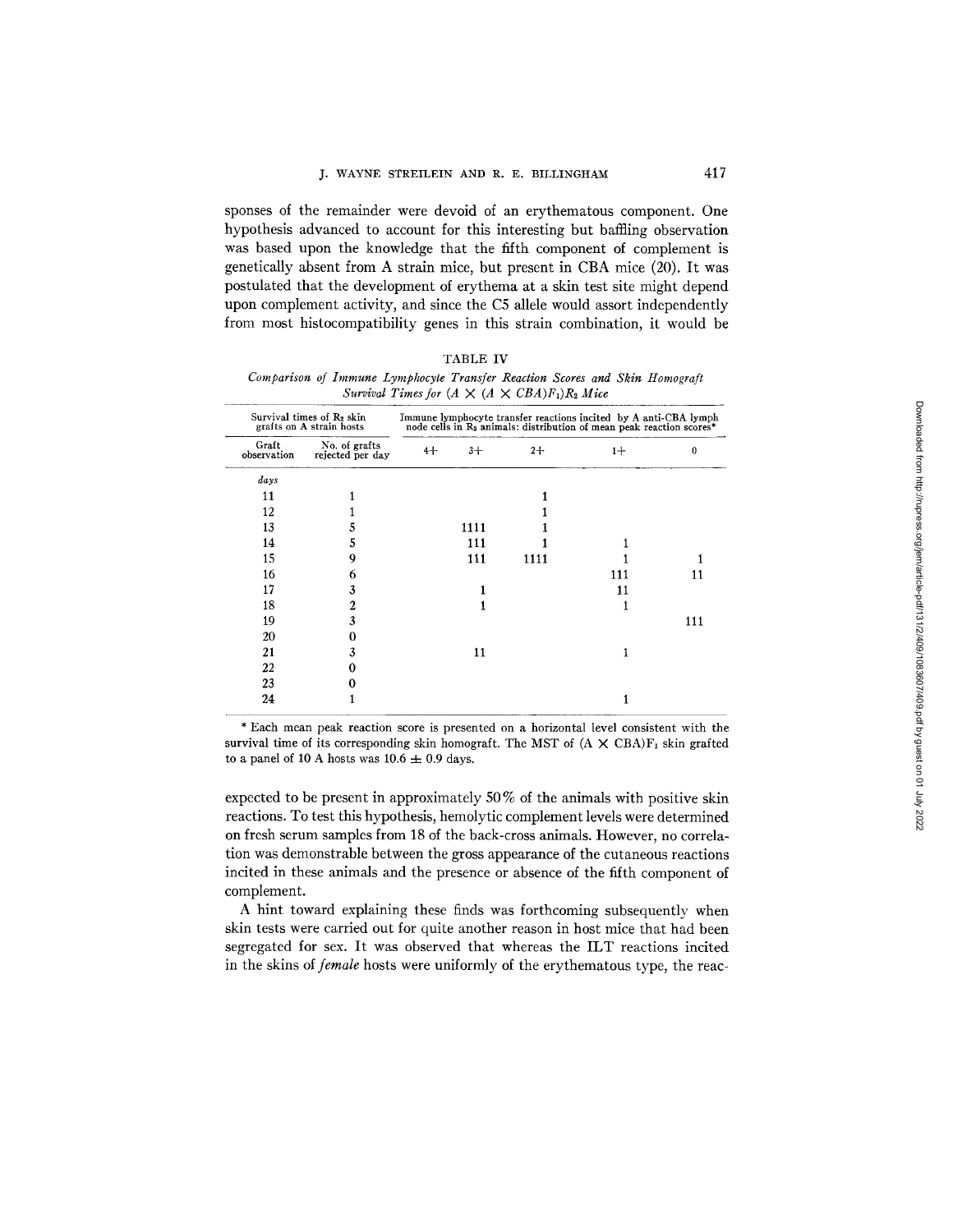#### 418 GENETIC REQUIREMENTS FOR HYPERSENSITIVITY REACTIONS

tions expressed by male hosts were devoid of erythema. In the light of this finding, the original back-cross data set out in Table IV were examined to see if there was any relationship between sex of the host and the presence or absence of erythematous reactions. Table V records, for each  $R_2$  animal, the presence or absence of erythema at the skin test sites, the ability or otherwise of its serum to lyse antibody-coated red cells (C5 activity), and its sex. It will be noted that in every instance in which a host expressed an erythematous reaction it was a female.<sup>3</sup>

| Characterization of $(A \times (A \times CBA)F_1)R_2$ Mice with Regard to Sex, Presence of Erythema at |  |                                                                        |  |  |  |
|--------------------------------------------------------------------------------------------------------|--|------------------------------------------------------------------------|--|--|--|
|                                                                                                        |  | Skin Test Site, and Presence of Hemolytic Complement Activity in Serum |  |  |  |

| R <sub>2</sub> animal No. | Sex | Erythematous skin<br>reactions | Serum hemolytic activity |
|---------------------------|-----|--------------------------------|--------------------------|
|                           | F   | $\pm$                          |                          |
| $\mathfrak{D}$            | F   | $\pm$                          | ┿                        |
| $3*$                      | F   |                                |                          |
| 4                         | м   |                                |                          |
| 5                         | М   |                                |                          |
| 6                         | F   | $^{+}$                         |                          |
| 7                         | F   | $+$                            | $^{+}$                   |
| 8                         | М   |                                |                          |
| 9                         | М   |                                |                          |
| 11                        | м   |                                | $^{+}$                   |
| 12                        | м   |                                |                          |
| 13                        | М   |                                | $^{+}$                   |
| 14                        | м   |                                |                          |
| 16                        | м   |                                | $^{+}$                   |
| 17                        | М   |                                |                          |
| 18                        | F   | $^{+}$                         |                          |
| 19                        | F   | $^{+}$                         | ┿                        |
| 20                        | М   |                                |                          |

\* This animal failed to exhibit any cutaneous response. Erythema would only be expected to accompany positive inflammatory reactions.

With this information, the original ILT reaction data of Table IV were reanalyzed separately according to the sex of the  $R_2$  animals (see Table VI). Comparison of graft survival times with the ILT reaction scores for *male*  hosts revealed a linear correlation, indicating that the greater the histoincompatibility as evidenced by skin homograft survival times, the more intense the cutaneous reaction. The regression coefficient calculated for this association was highly significant by Student's t-test  $(P < 0.001)$ .

<sup>3</sup> One female  $R_2$  animal had no reaction at the skin test sites, and consequently could express no erythema.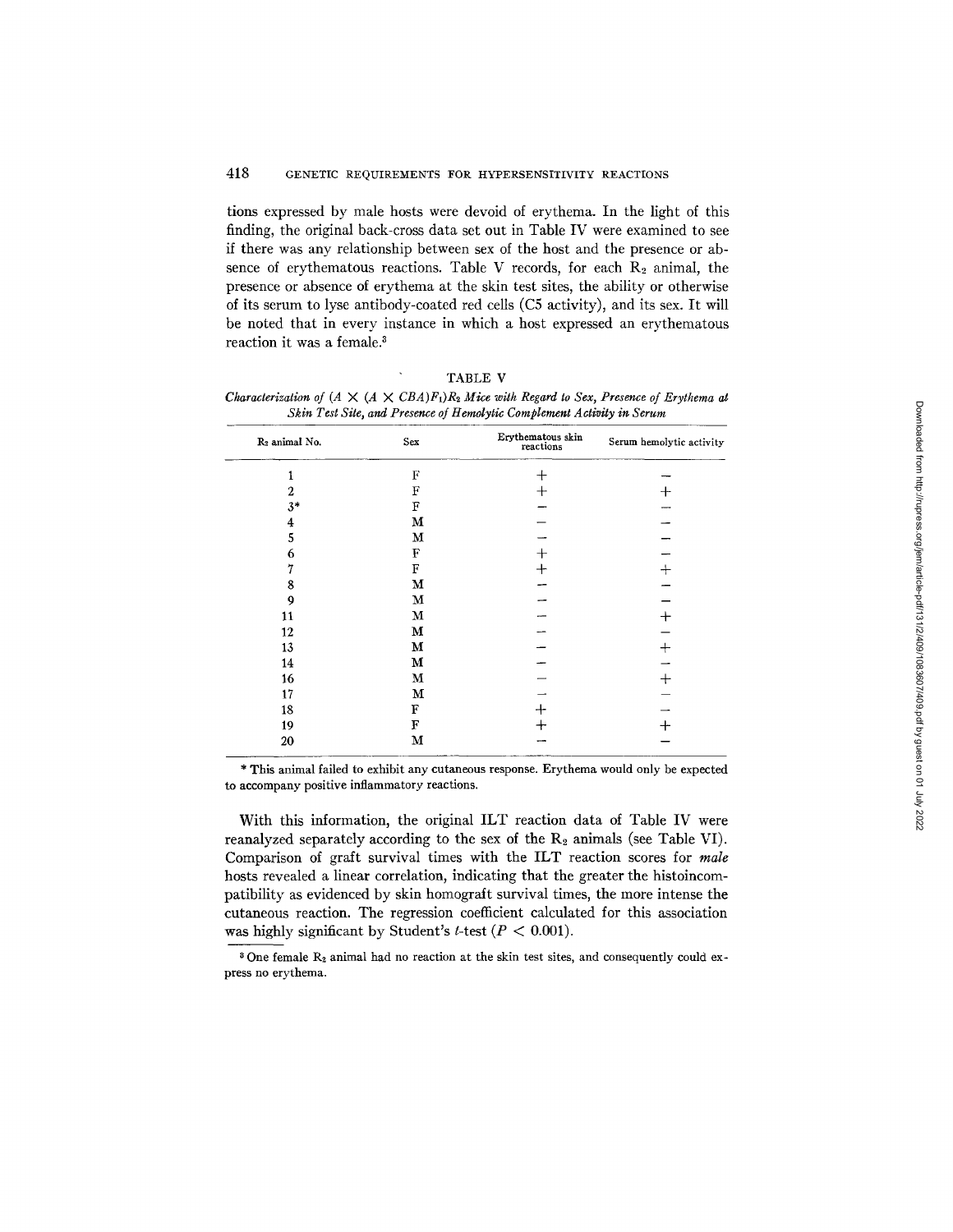All the reactions observed in the female members of the test panel had been assigned  $2+$  or  $3+$  scores and showed no correlation with the graft survival times. Whatever the basis of this influence of sex on the expression of ILT

|  |                                                                                      | <b>TABLE VI</b> |  |  |  |  |
|--|--------------------------------------------------------------------------------------|-----------------|--|--|--|--|
|  | Comparison of Immune Lymphocyte Transfer Reaction Scores and Skin Homograft Survival |                 |  |  |  |  |
|  | Times for $(A \times (A \times CBA)F_1)R_2$ Mice                                     |                 |  |  |  |  |

| Sex     |                      | Survival times of R2 skin<br>grafts on A strain mice |      |              |              | Immune lymphocyte transfer reactions incited<br>by A anti-CBA lymph node cells in R <sub>2</sub> animals:<br>distribution of mean peak reaction scores* |              |
|---------|----------------------|------------------------------------------------------|------|--------------|--------------|---------------------------------------------------------------------------------------------------------------------------------------------------------|--------------|
|         | Graft<br>observation | No. of grafts<br>rejected per day                    | $4+$ | $3+$         | $2+$         | $1+$                                                                                                                                                    | $\bf{0}$     |
|         | $_{days}$            |                                                      |      |              |              |                                                                                                                                                         |              |
| Males   | 13                   | 3                                                    |      | 11           | 1            |                                                                                                                                                         |              |
|         | 14                   | 4                                                    |      | 11           | $\mathbf{1}$ | $\mathbf{1}$                                                                                                                                            |              |
|         | 15                   | 6                                                    |      | 11           | 11           | $\mathbf{1}$                                                                                                                                            | $\mathbf{1}$ |
|         | 16                   | 5                                                    |      |              |              | 111                                                                                                                                                     | 11           |
|         | 17                   | $\overline{\mathbf{c}}$                              |      |              |              | 11                                                                                                                                                      |              |
|         | 18                   | $\mathbf{1}$                                         |      |              |              | $\mathbf{1}$                                                                                                                                            |              |
|         | 19                   | 3                                                    |      |              |              |                                                                                                                                                         | 111          |
|         | 20                   | 0                                                    |      |              |              |                                                                                                                                                         |              |
|         | 21                   | 1                                                    |      |              |              | 1                                                                                                                                                       |              |
|         | 22                   | $\mathbf{0}$                                         |      |              |              |                                                                                                                                                         |              |
|         | 23                   | 0                                                    |      |              |              |                                                                                                                                                         |              |
|         | 24                   | 1                                                    |      |              |              | 1                                                                                                                                                       |              |
| Females | 11                   | $\mathbf{1}$                                         |      |              | 1            |                                                                                                                                                         |              |
|         | 12                   | 1                                                    |      |              | $\mathbf{1}$ |                                                                                                                                                         |              |
|         | 13                   | $\boldsymbol{2}$                                     |      | 11           |              |                                                                                                                                                         |              |
|         | 14                   | $\mathbf{1}$                                         |      | $\mathbf{1}$ |              |                                                                                                                                                         |              |
|         | 15                   | 3                                                    |      | $\mathbf{1}$ | 11           |                                                                                                                                                         |              |
|         | 16                   | 0                                                    |      |              |              |                                                                                                                                                         |              |
|         | 17                   | 1                                                    |      | 1            |              |                                                                                                                                                         |              |
|         | 18                   | 1                                                    |      | $\mathbf{1}$ |              |                                                                                                                                                         |              |
|         | 19                   | 0                                                    |      |              |              |                                                                                                                                                         |              |
|         | 20                   | 0                                                    |      |              |              |                                                                                                                                                         |              |
|         | 21                   | $\overline{c}$                                       |      | 11           |              |                                                                                                                                                         |              |

\* Mean peak reaction scores were obtained by averaging the maximum scores of the three individual skin reactions per animal.

reactions, it was clearly a critically important factor to be heeded when employing these reactions as "tools" in transplantation immunology. With female hosts the observer might be unduly influenced by the erythematous component, giving the reactions higher scores than warranted by the edema and induration. The experiments now to be described were carried out to evaluate this pos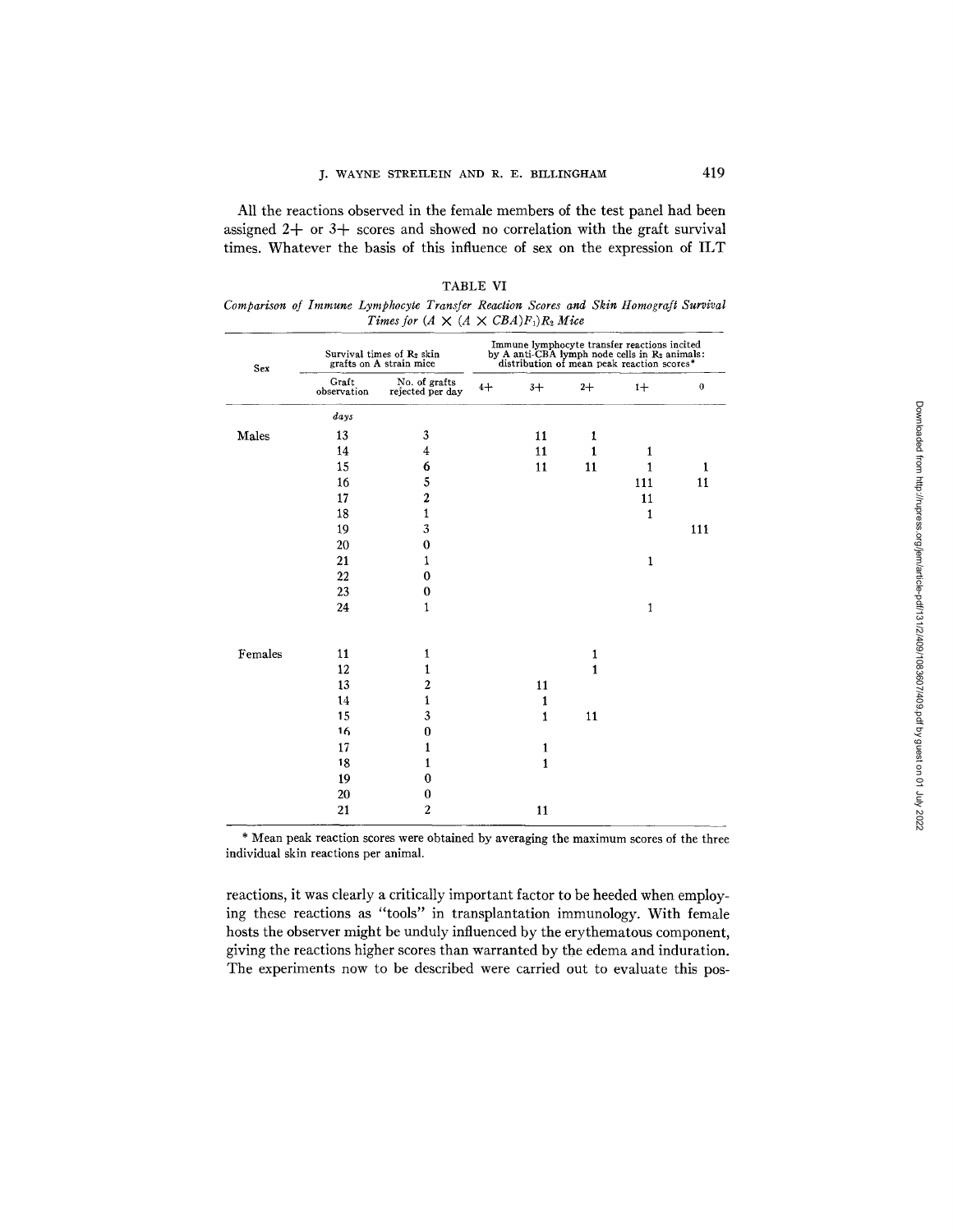sibility and to expand the evaluation of the intensity of the ILT reaction as a quantitative expression of histoincompatibility.

Three different back-cross populations were produced: C3H  $\times$  (C3H  $\times$ DBA/2)F<sub>1</sub>, A  $\times$  (A  $\times$  BALB/c)F<sub>1</sub>, and A  $\times$  (A  $\times$  C57BL/6)F<sub>1</sub>; skin grafting tests were performed and appropriate lymphoid cells were inoculated to incite ILT reactions, as before. However, for skin testing purposes, males and females were scored separately and pains were taken to disregard the erythema-

| <b>TARLE</b> |
|--------------|
|--------------|

*A. Comparison of Immune Lymphocyte Transfer Reaction Scores aud Skin Homografl Survival Times for*  $(C3H \times (C3H \times DBA/2)F_1)R_2$  *Mice* 

| Sex     | Survival times of $R_2$ skin<br>grafts on C3H strain<br>hosts |                                      | Immune lymphocyte transfer reactions incited by C3H<br>anti-DBA/2 lymph node cells in $R_2$ animals:<br>distribution of mean peak reaction scores* |      |      |      |   |  |  |  |
|---------|---------------------------------------------------------------|--------------------------------------|----------------------------------------------------------------------------------------------------------------------------------------------------|------|------|------|---|--|--|--|
|         | Graft<br>observation                                          | No. of<br>grafts rejected<br>per day | $4+$                                                                                                                                               | $3+$ | $2+$ | $1+$ | 0 |  |  |  |
|         | days                                                          |                                      |                                                                                                                                                    |      |      |      |   |  |  |  |
| Females | 8                                                             | 3                                    | 11‡                                                                                                                                                |      |      |      |   |  |  |  |
|         | 9                                                             | 3                                    |                                                                                                                                                    | 11   |      |      |   |  |  |  |
|         | 10                                                            | 6                                    |                                                                                                                                                    |      | 1111 |      |   |  |  |  |
|         | 11                                                            | 5                                    |                                                                                                                                                    |      | 11   | 111  |   |  |  |  |
|         | 12                                                            |                                      |                                                                                                                                                    |      |      |      |   |  |  |  |
| Males   | 8                                                             |                                      |                                                                                                                                                    |      |      |      |   |  |  |  |
|         | 9                                                             | 5                                    |                                                                                                                                                    | 111  | 11   |      |   |  |  |  |
|         | 10                                                            | 3                                    |                                                                                                                                                    |      | 11   |      |   |  |  |  |
|         | 11                                                            | 3                                    |                                                                                                                                                    |      |      | 111  |   |  |  |  |

\* Each mean peak reaction score is presented on a horizontal level consistent with the survival time of its corresponding skin homograft. The median survival time of  $(C3H \times DBA/2)$  $F_1$  skin grafted to a panel of 10 C3H hosts was found to be 8.5  $\pm$  0.58 days.

 $~\ddagger$  An italic number indicates an R<sub>2</sub> animal of genotype  $d/k$  as determined by hemagglutination.

tous component of the cutaneous response in the latter. The mean ILT reaction score, together with the corresponding skin graft survival times for the animals in each of the three different back-cross populations tested, are presented in Table VII A-C.

The findings sustain the following conclusions.

1. For each back-cross population tested, irrespective of sex, there was a very obvious correlation between the degree of histoincompatibility indicated by the skin grafting tests and the intensity of the ILT reactions. Regression coefficients were calculated for the results for each panel, and in all three cases, by the *t*-test, the correlation was highly significant ( $P < 0.001$ ).

2. Of the three different  $R_2$  parental strain combinations evaluated, the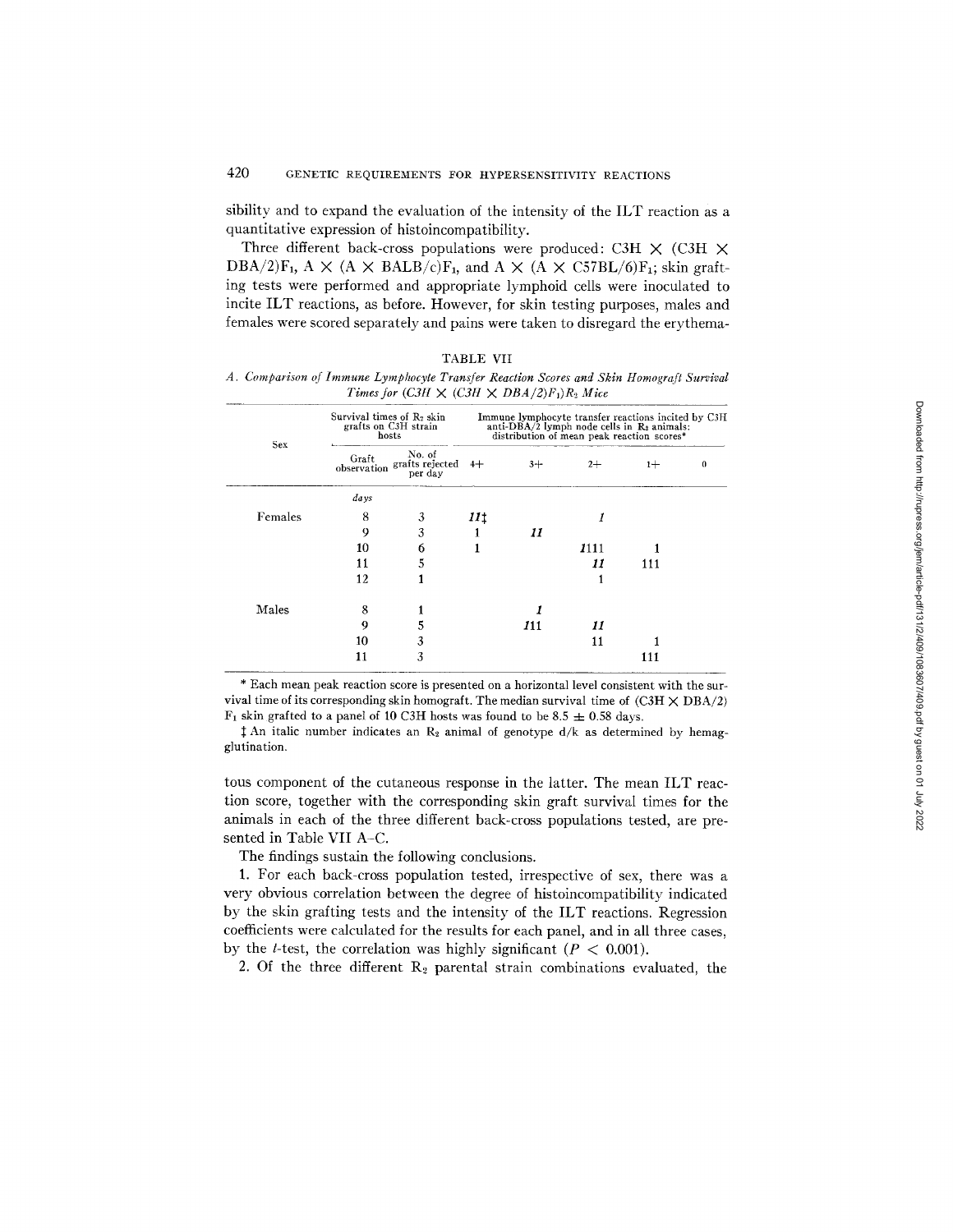C3H and DBA/2 combination exhibited the greatest degree of histoincompatibility as reflected by the fact that the median survival time (MST) of (C3H  $\times$ DBA/2)F<sub>1</sub> skin on C3H hosts was 8.5  $\pm$  0.58 days. It will be noted that none of the back-cross grafts survived longer than 12 days, and ILT reactions were

|  | TABLE VII-Continued |
|--|---------------------|
|--|---------------------|

*B. Comparison of Immune Lymphocyte Transfer Reaction Scores and Skin Homograft Survival Times for*  $(A \times (A \times C57BL/6)F_1)R_2$  *Mice* 

| Sex     | Survival times of R2 skin grafts on<br>A strain hosts | Immune lymphocyte transfer reactions incited by A anti-C57BL/6 lymph node cells in $R_2$ animals:<br>distribution of mean peak reaction scores* |      |              |              |              |      |  |
|---------|-------------------------------------------------------|-------------------------------------------------------------------------------------------------------------------------------------------------|------|--------------|--------------|--------------|------|--|
|         | Graft<br>observation                                  | No. of grafts<br>rejected per day                                                                                                               | $4+$ | $3+$         | $2+$         | $1+$         | 0    |  |
|         | days                                                  |                                                                                                                                                 |      |              |              |              |      |  |
| Females | 8                                                     | 6                                                                                                                                               |      | 1111         | 11           |              |      |  |
|         | 9                                                     | 7                                                                                                                                               |      | 111          | 1111         |              |      |  |
|         | 10                                                    | 2                                                                                                                                               |      | $\mathbf{1}$ | $\mathbf{1}$ |              |      |  |
|         | 11                                                    | 7                                                                                                                                               |      |              | 11           | 1            | 1111 |  |
|         | 12                                                    | 1                                                                                                                                               |      |              |              | $\mathbf{1}$ |      |  |
|         | 13                                                    | $\bf{0}$                                                                                                                                        |      |              |              |              |      |  |
|         | 14                                                    | 3                                                                                                                                               |      |              |              |              | 111  |  |
|         | 15                                                    | 1                                                                                                                                               |      |              |              |              | 1    |  |
| Males   | 8                                                     | 1                                                                                                                                               |      | 1            |              |              |      |  |
|         | 9                                                     | 2                                                                                                                                               |      | 1            | 1            |              |      |  |
|         | 10                                                    | 4                                                                                                                                               |      | 111          | $\mathbf{1}$ |              |      |  |
|         | 11                                                    | 3                                                                                                                                               |      | 11           |              |              | 1    |  |
|         | 12                                                    | $\boldsymbol{2}$                                                                                                                                |      |              | 1            | 1            |      |  |
|         | 13                                                    | 9                                                                                                                                               |      |              | 111          | 111          | 111  |  |
|         | 14                                                    | 1                                                                                                                                               |      |              |              | $\mathbf{1}$ |      |  |
|         | 15                                                    | 2                                                                                                                                               |      |              |              | 11           |      |  |
|         | 16                                                    | 0                                                                                                                                               |      |              |              |              |      |  |
|         | 17                                                    | 1                                                                                                                                               |      |              |              | 1            |      |  |
|         | 18                                                    | 0                                                                                                                                               |      |              |              |              |      |  |
|         | 19                                                    | 0                                                                                                                                               |      |              |              |              |      |  |
|         | 20                                                    | 1                                                                                                                                               |      |              |              | 1            |      |  |

\* The MST of (A  $\times$  C57BL/6)F<sub>1</sub> skin grafted to a panel of 10 A strain hosts was 10.8  $\pm$ 0.52 days.

incited in every case (scores  $\geq 1+$ ). Furthermore, only with this combination did some of the cutaneous responses attain a  $4+$  intensity, and in six animals epidermal necrosis took place at the test sites. Necrosis was not observed at the test sites in animals of the other series.

In this  $R_2$  panel, back-cross animals bearing the  $H-2$  allele of the DBA/2 strain (genotype,  $H-2^d$   $H-2^k$ ) were identified by hemagglutination. It will be noted that 9 of 12 animals which rejected their  $R_2$  grafts within 9 days had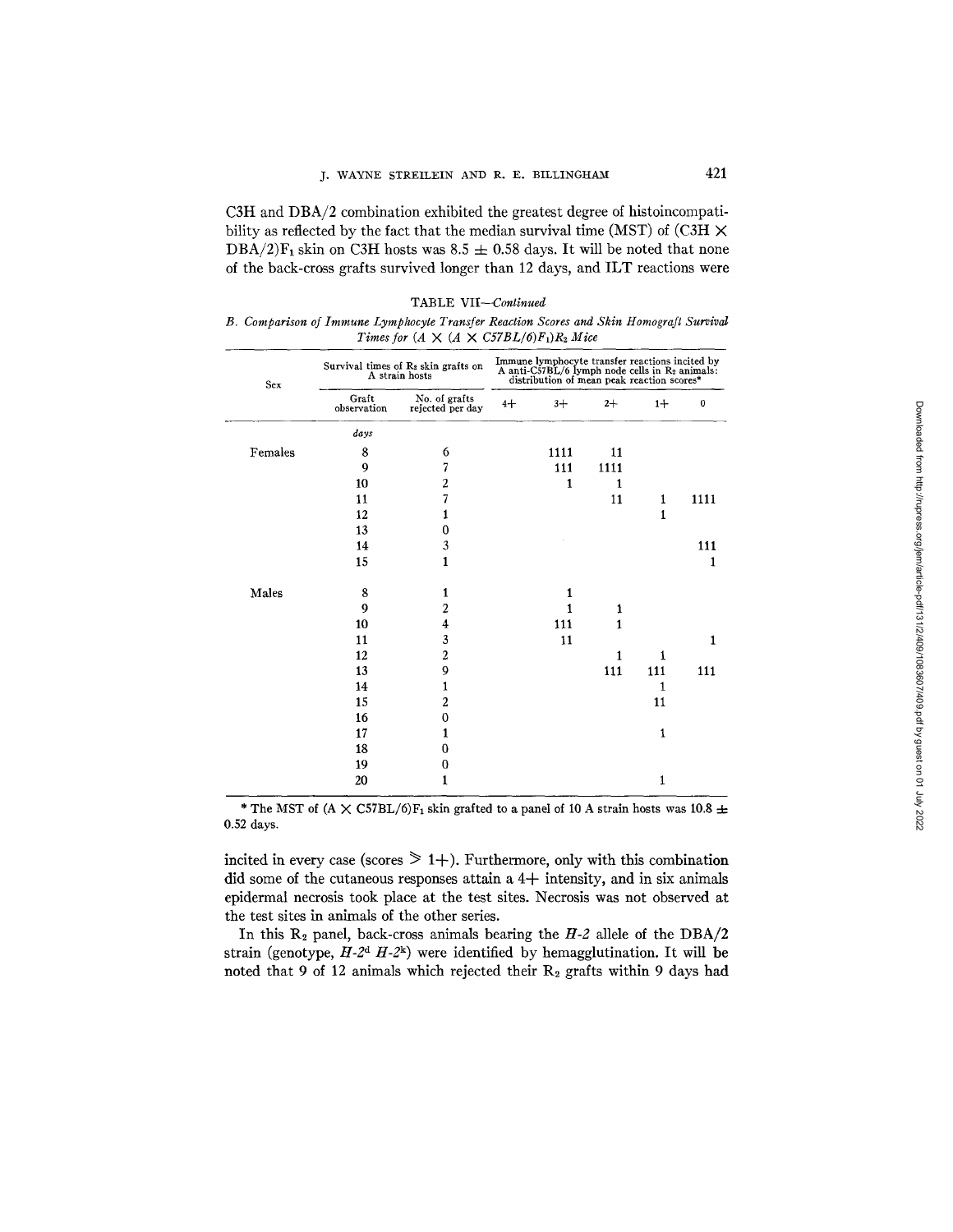## 422 GENETIC REQUIREMENTS FOR HYPERSENSITIVITY REACTIONS

been confronted with the strong  $DBA/2 H-2<sup>d</sup>$  allele, whereas of the 18 animals whose grafts lived for 10-12 days, only three were confronted by this allele, indicating a strong positive correlation between the presence of this allele in a graft and fast rejection. However, prompt rejection of grafts of genotype

| TABLE VII-Continued |
|---------------------|
|---------------------|

*C. Comparison of Immune Lymphocyte Transfer Reaction Scores and Skin Homograft Survival Times for*  $(A \times (A \times BALB/c) F_1) R_2$  Mice

| Sex     | Survival times of R <sub>2</sub> skin grafts on<br>A strain hosts | Immune lymphocyte transfer reactions incited by<br>A anti-BALB/c lymph node cells in $R_2$ animals:<br>distribution of mean peak reaction scores* |      |              |       |              |              |  |
|---------|-------------------------------------------------------------------|---------------------------------------------------------------------------------------------------------------------------------------------------|------|--------------|-------|--------------|--------------|--|
|         | Graft<br>observation                                              | No. of grafts<br>rejected per day                                                                                                                 | $4+$ | $3+$         | $2+$  | $1+$         | $\bf{0}$     |  |
|         | days                                                              |                                                                                                                                                   |      |              |       |              |              |  |
| Females | 8                                                                 | 1                                                                                                                                                 |      | 1            |       |              |              |  |
|         | 9                                                                 | 3                                                                                                                                                 |      | 1            | 11    |              |              |  |
|         | 10                                                                | 4                                                                                                                                                 |      | $\mathbf{1}$ | 11    | 1            |              |  |
|         | 11                                                                | $\mathbf{1}$                                                                                                                                      |      |              | 1     |              |              |  |
|         | 12                                                                | 9                                                                                                                                                 |      |              | 11111 | 1111         |              |  |
|         | 13                                                                | 4                                                                                                                                                 |      |              | 1     | 111          |              |  |
|         | 14                                                                | $\overline{a}$                                                                                                                                    |      |              |       | $\mathbf{1}$ | 1            |  |
|         | 15                                                                | $\overline{c}$                                                                                                                                    |      |              |       | 1            | 1            |  |
|         | 16                                                                | $\overline{2}$                                                                                                                                    |      |              |       | 11           |              |  |
| Males   | 9                                                                 | $\overline{2}$                                                                                                                                    |      | $\mathbf{1}$ |       | 1            |              |  |
|         | 10                                                                | $\overline{c}$                                                                                                                                    |      | 1            | 1     |              |              |  |
|         | 11                                                                | 5                                                                                                                                                 |      | 111          | 1     | 1            |              |  |
|         | 12                                                                | 4                                                                                                                                                 |      | 11           | 1     | 1            |              |  |
|         | 13                                                                | $\mathbf{1}$                                                                                                                                      |      |              |       | 1            |              |  |
|         | 14                                                                | 3                                                                                                                                                 |      |              | 11    |              | $\mathbf{1}$ |  |
|         | 15                                                                | $\bf{0}$                                                                                                                                          |      |              |       |              |              |  |
|         | 16                                                                | $\bf{0}$                                                                                                                                          |      |              |       |              |              |  |
|         | 17                                                                | $\bf{0}$                                                                                                                                          |      |              |       |              |              |  |
|         | 18                                                                | $\mathbf{0}$                                                                                                                                      |      |              |       |              |              |  |
|         | 19                                                                | $\theta$                                                                                                                                          |      |              |       |              |              |  |
|         | 20                                                                | $\boldsymbol{2}$                                                                                                                                  |      |              |       |              | 11           |  |
|         | 21                                                                | $\overline{2}$                                                                                                                                    |      |              |       |              | 11           |  |

\* The MST of  $(A \times BALB/c)F_1$  skin grafted to a panel of 10 A hosts was  $12 \pm 2.65$  days.

 $H$ -2<sup>k/k</sup> was also associated with  $3+$  ILT reaction scores, indicating that  $H$ -2 incompatibility is not a prerequisite for development of these cutaneous lesions. It is interesting to note that with five of the six animals in which epidermal necrosis developed at the ILT reaction sites, *H-2* incompatibility did prevail.

3. The MSTs of  $(A \times C57BL/6)F_1$  grafts and of  $(A \times BALB/c)F_1$  skin grafts on A strain hosts were  $10.8 \pm 0.52$  days and  $12 \pm 2.65$  days, respectively, suggesting that weaker histocompatibility barriers are involved here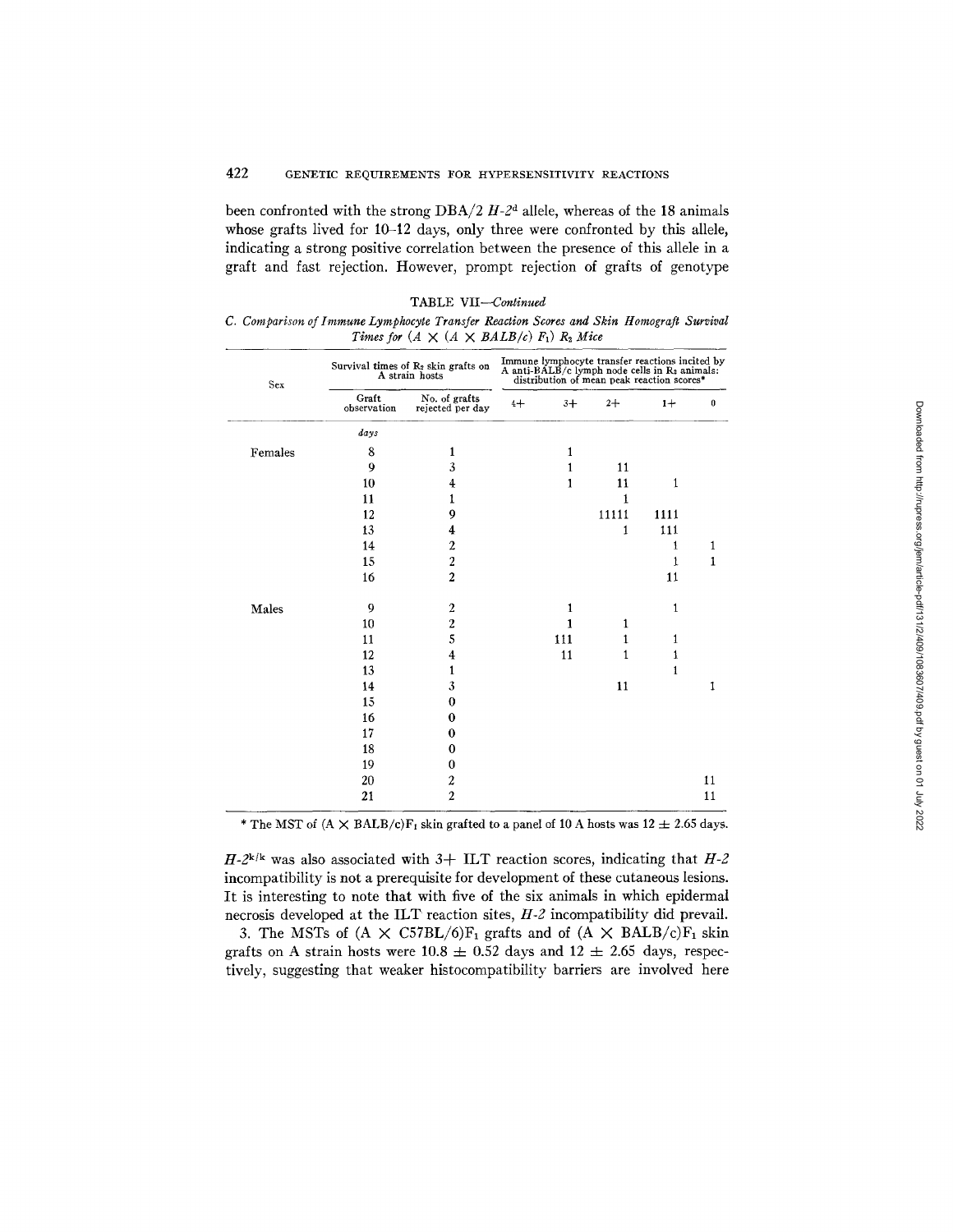than with the DBA/2 to C3H combination--a conclusion borne out by the finding that ILT reactions failed to develop in many of the animals of the two former back-cross populations, and positive reactions were less intense than with C3H and DBA/2.

Unfortunately, it is difficult to identify by a hemagglutinating procedure the BALB/c and C57BL/6 alleles of the *H-2* locus on an A strain background. Consequently, it was not possible to evaluate the influence of differences at this locus on the incitement of ILT reactions.

| R <sub>2</sub> animals tested | MST*           | Immune lymphocyte transfer reaction scorest |          |      |          |      |    |      |    |                |    |  |
|-------------------------------|----------------|---------------------------------------------|----------|------|----------|------|----|------|----|----------------|----|--|
|                               |                | $4+$                                        |          | $3+$ |          | $2+$ |    | $1+$ |    | $\bf{0}$       |    |  |
|                               | days           |                                             |          |      |          |      |    |      |    |                |    |  |
| A and CBA                     | $15 \pm 1.2$   | 0                                           | $\bf{0}$ | 6    | $\bf{0}$ | 4    | 0  | 3    | 7  | $\overline{c}$ | 4  |  |
| A and BALB/c                  | $12 \pm 1.2$   | $\Omega$                                    | $\Omega$ | 9    | $\theta$ | 14   | 3  | 8    | 8  | $\theta$       | 7  |  |
| A and C57BL/6                 |                | $\mathbf{0}$                                | $\Omega$ | 14   | $\Omega$ | 10   | 5  |      | 10 | 1              | 11 |  |
| Female                        | $9.5 \pm 1.3$  |                                             |          |      |          |      |    |      |    |                |    |  |
| Male                          | $11.8 \pm 2.7$ |                                             |          |      |          |      |    |      |    |                |    |  |
| C3H and DBA/2                 | $9.5 \pm 0.65$ | $\overline{4}$                              | $\bf{0}$ | 6    | $\bf{0}$ | 9    | 3  | 3    | 6  | $\bf{0}$       | 0  |  |
| Totals                        |                | 4                                           | $\bf{0}$ | 35   | $\bf{0}$ | 37   | 11 | 18   | 31 | 3              | 22 |  |

TABLE VIII

*Compilation of Experience with Immune Lymphocyte Transfer Reactions in Various R2 Populations of Mice* 

\* Median survival time of skin from different  $R_2$  animals grafted onto normal parental strain hosts.

 $\ddagger$  The members of each  $R_2$  panel are distributed under appropriate columns headed by the different reaction score levels. Within each column, the numbers to the right indicate those animals whose skin grafts survived longer than the MST for that combination, while those to the left indicate those animals whose skin grafts were rejected on or before the MST.

To achieve a common ground for comparison of the experience with ILT reactions in the various  $R_2$  populations, median survival times were calculated for skin grafts from  $R_2$  donors on parental strain hosts. These are presented in Table VIII, where ILT reaction scores are arranged according to their respective MST. Using the MST as an arbitrary dividing line, ILT reaction scores corresponding to skin grafts surviving up to and including that day have been placed on the left, while ILT reaction scores from donors whose grafts were rejected after that day are listed on the right. It can readily be seen that an ILT reaction score of  $3+$  or  $4+$  was uniformly correlated with a graft survival less than, but never longer than, the MST. Conversely, 19 of 22 animals with ILT reaction scores of 0 donated skin grafts that survived longer than the MST. The table also indicates that the majority of  $2+$  scores represented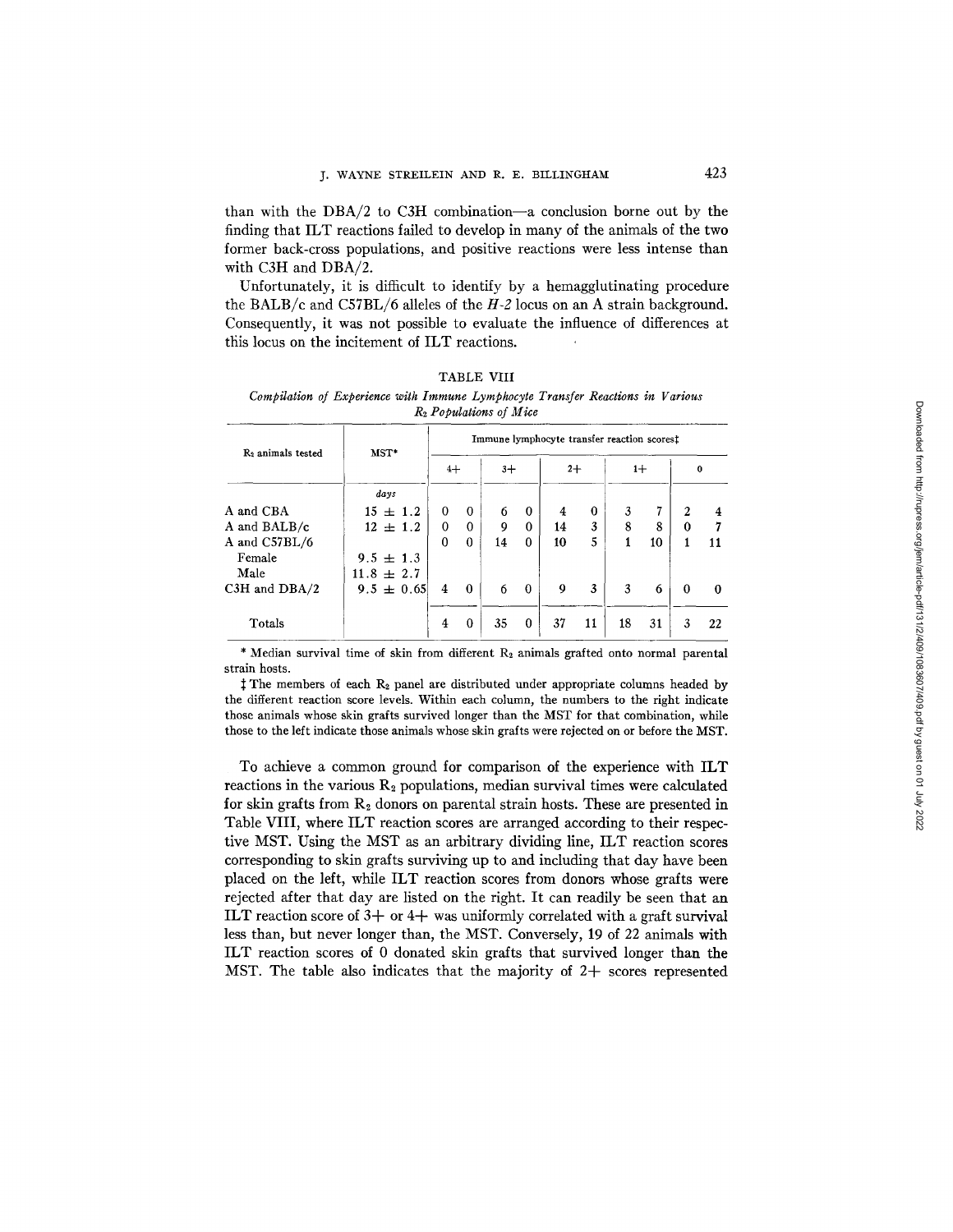short-lived grafts, while most of the  $1+$  scores indicated grafts surviving longer than the MST.

#### DISCUSSION

The experiments described clearly demonstrate that mice, like other mammalian species evaluated to date, are fully able to display the vicissitudes of homograft immunity by means of delayed cutaneous hypersensitivity reactions. In general, these findings confirm the cumulative experience derived from the study of these reactivities in other species. However, because of the employment of a variety of defined immunogenetically disparate, isogenic murine strains, some of the results have provided fresh insights into the genetic and physiological requirements for hypersensitivity responses to transplantation antigens in the skin.

For example, it has been found that a difference between donor and recipient of an intracutaneous lymphoid cell inoculum at the important *H-2* histocompatibility locus is an essential prerequisite for a normal lymphocyte transfer reaction to develop. Lymphocytes from normal donors inoculated into the skins of hosts which confront them with antigens determined by a multiplicity of H loci, *excluding* the *H-2,* invariably failed to elicit NLT responses. Indeed, some of the present observations suggest that NLT reactions are even more exacting in their immunogenetic requirements: not only do they require *H-2*  differences, but *H-2* differences with respect to component antigenic specificities that are strongly hemagglutinogenic. If subsequent work sustains this thesis, it will indicate a degree of immunological precision unsuspected among the cellular immunities, as they are studied in vivo.

It is well established that an essential condition for the development of systemic graft-vs.-host reactions, such as runt or transplantation disease, in addition to well-studied local manifestations of graft-vs.-host reactivity, such as splenomegaly, hepatomegaly, and local renal lesions, is that the putative attacking donor lymphoid cells must be confronted by alien antigens determined by the *H-2* locus, or its equivalent in other species (23-25). However, if these cells are provided by a specifically presensitized donor, graft-vs.-host reactions are capable of developing in the absence of a difference at the major locus. The present findings indicate that so far as mice are concerned, the NLT and ILT reactions as special types of graft-vs.-host reactivity closely resemble other, more conventional forms of graft-vs.-host reactivity with respect to the genetic conditions for their occurrence. A critical test of this thesis will be to determine whether the presence of differences with respect to certain potent H-2 component specificities are as important for conventional graft-vs.-host reactions as they have proved to be for the NLT reaction in the mouse.

With a surprising degree of consistency, it has been found that the intensities of ILT reactions paralleled the immunogenetic disparity between donor and host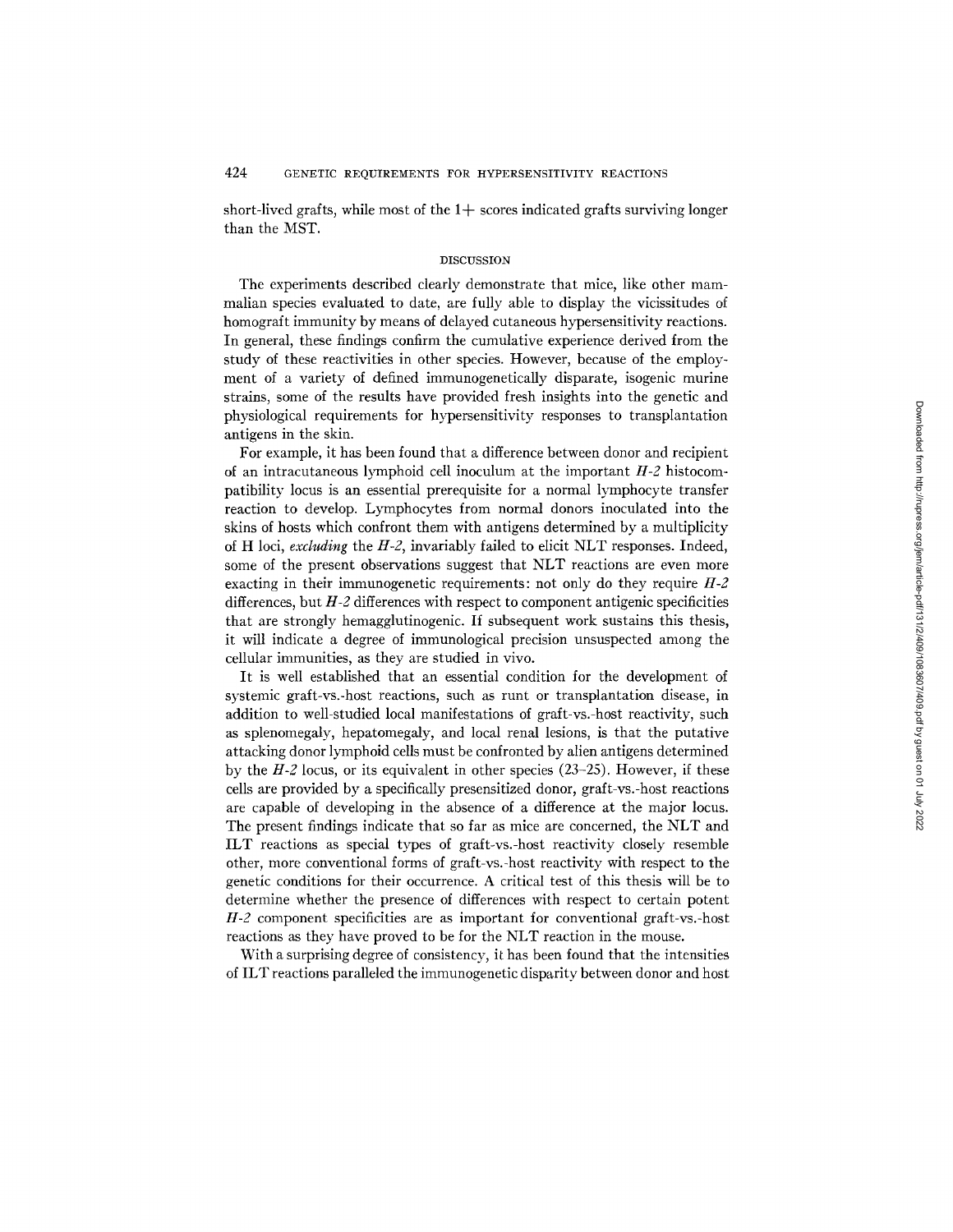as revealed by the criterion of skin homograft survival times. An indication of the sensitivity of the ILT reactions as a means of detecting histocompatibility differences is afforded by the fact that significant levels of reactivity occurred when the antigenic stimulus was as trivial as the *H-Y* locus, i.e. when C57BL/6 males were inoculated intracutaneously with specifically sensitized cells from females of the same strain.

Perhaps the most important, and certainly the least expected, observation was that erythema regularly accompanied delayed skin reactions only in female mice. Similarly procured reactions in male skins were consistently devoid of erythema, although comparable degrees of edema and induration were achieved at the inoculation sites. The simplest hypothesis to explain this singular observation implicates the physiological and pharmacological actions of the various steroid sex hormones, and experiments bearing on this question are under way. It is likely, however, that the most important conclusion from these findings is that, immunological considerations aside, nonspecific host factors may exert a significant influence on the intensity and evolution of the inflammatory reaction that ultimately appears at the skin test site.

#### SUMMARY

The experiments reported herein provide ample evidence that mice, like most other mammalian species, are capable of displaying readily observable and reproducible delayed cutaneous hypersensitivity reactions indicative of transplantation immunity. By employing a variety of genetically defined strains, it has been shown that a genetic requirement for the development of a positive normal lymphocyte transfer reaction in mice is a difference between host and cell donor at the *H-2* locus. By contrast, the immune lymphocyte transfer reaction consistently reflected the full range of histoincompatibility, both inclusive and exclusive of the *H-2.* It was incidentally discovered that erythema regularly accompanied delayed cutaneous reactions in the skins of female mice, whereas no local redness accompanied their counterparts in male skins. The influence of cutaneous erythema on the scoring of delayed skin reactions is discussed.

We are indebted to Dr. Willys K. Silvers for his intellectual and material support of this project; he graciously provided many animals from his colony for some of the experiments. Dr. Joy Palm very kindly performed the hemagglutination tests used to determine certain *H-2* phenotypes, and in addition provided invaluable assistance with the preparation of this manuscript. Without the excellent and faithful technical aid of Mrs. Joan Streilein and Mr. George Sawchuck, this work could not have been accomplished.

#### *BIBLIOGRAPHY*

1. Brent, L., and P. B. Medawar. 1966. Quantitative studies on tissue transplantation immunity. VIII. The effects of irradiation. *Proc. Roy. Soc. Ser. B Biol. Sci.*  165:413.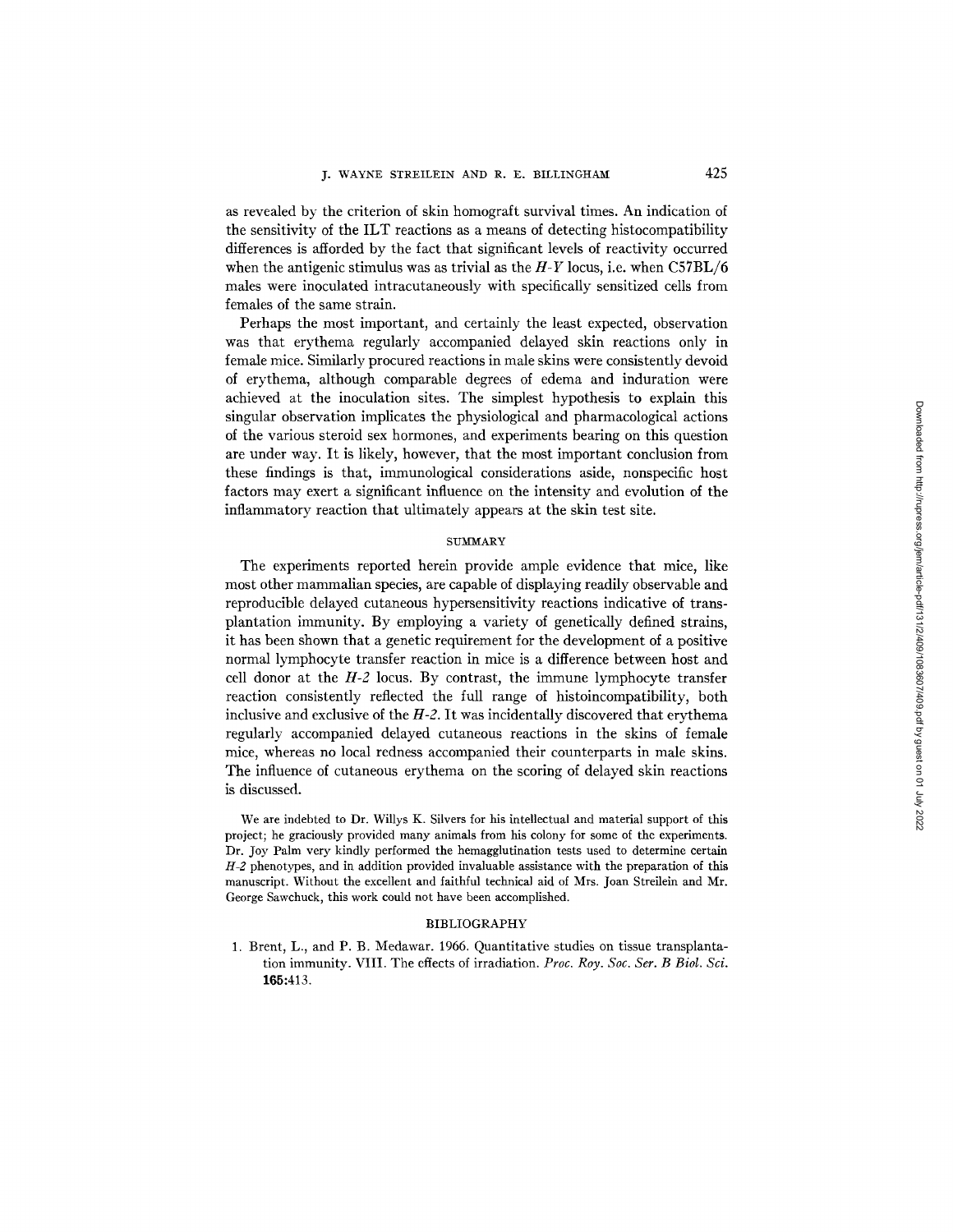- 2. Brent, L., and P. Medawar. 1963. Tissue transplantation: a new approach to the "typing" problem. *Brit. Med. J.* 2:269.
- 3. Brent, L., and P. B. Medawar. 1966. Quantitative studies on tissue transplantation immunity. VII. The normal lymphocyte transfer reaction. *Proc. Roy. Soc. Ser. B Biol. Sci.* 165:281.
- 4. Ramseier, H., and J. W. Streilein. 1965. Homograft sensitivity reactions in irradiated hamsters. *Lancet.* 1:622.
- 5. Streilein, J. W., and R. E. Billingham. 1968. An evaluation of the irradiated hamster test as a means of predicting histocompatibility in various species. *Transplantation.* 6:694.
- 6. Brent, L., J. B. Brown, and P. B. Medawar. 1962. Quantitative studies on tissue transplantation immunity. VI. Hypersensitivity reactions associated with the rejection of homografts. *Proc. Roy. Soc. Ser. B Biol. Sci.* 156:187.
- 7. Ramseier, H., and R. E. Billingham. 1966. Studies on delayed cutaneous inflammatory reactions elicited by inoculation of homologous cells into hamsters' skins. *J. Exp. Med.* 123:629.
- 8. Merrill, J. P., E. A. Friedman, R. E. Wilson, and D. C. Marshall. 1961. The production of "delayed type" cutaneous hypersensitivity to human donor leukocytes as a result of the rejection of skin homografts. *Y. Clin. Invest.* 40:631.
- 9. Dvorak, H. P., and B. H. Waksman. 1962. Primary immunization of lymph node cells in Millipore chambers by exposure to homograft antigen. *J. Exp. Med.*  **116:1.**
- 10. Streilein, J. W., and R. E. Billingham. 1967. Cutaneous hypersensitivity reactions to cellular isoantigens in rats. *J. Exp. Med.* 126:455.
- 11. Streilein, J. W., and C. F. Barker. 1967. Transplantation immunity and delayed cutaneous hypersensitivity reactions in dogs. *Y. Immunol.* 97:601.
- 12. Dekaris, D., and N. Allegretti. 1968. Cutaneous capillary permeability in mice injected intradermally with homologous lymphoid cells. *Transplantation.* 6:296.
- 13. Hoy, W. E., and D. S. Nelson. 1969. Delayed-type hypersensitivity in mice after skin and tumor allografts and tumor isografts. *Nature (London).* 222:1001.
- 14. Crowle, A. J., and C. C. Hu. 1969. Investigation of the mechanisms by which "enhancing" antiserum prevents induction of delayed hypersensitivity to protein antigens in mice. *J. Allergy.* 43:209.
- 15. Crowle, A. J., and C. C. Hu. 1966. Split toleranceaffectingdelayed hypersensitivity and included in mice by pre-immunization with protein antigens in solution. *Clin. Exp. Immunol.* 1:323.
- 16. Vredevoe, D. L. 1964. Production and transfer of immune reactions to bovine serum albumin in isogenic and allogeneic mice. II. Dermal reactivity. *J. Immunol.* 92:717.
- 17. Billingham, R. E. 1961. The Induction of tolerance of homologous tissue grafts. In Transplantation of Tissues and Cells. R. E. Billingham and W. K. Silvers, editors. Wistar Institute Press, Philadelphia. 90.
- 18. Billingham, R. E. 1961. Free skin grafting in mammals. *In* Transplantation of Tissues and Cells. R. E. Billingham and W. K. Silvers, editors. Wistar Institute Press, Philadelphia. 1.